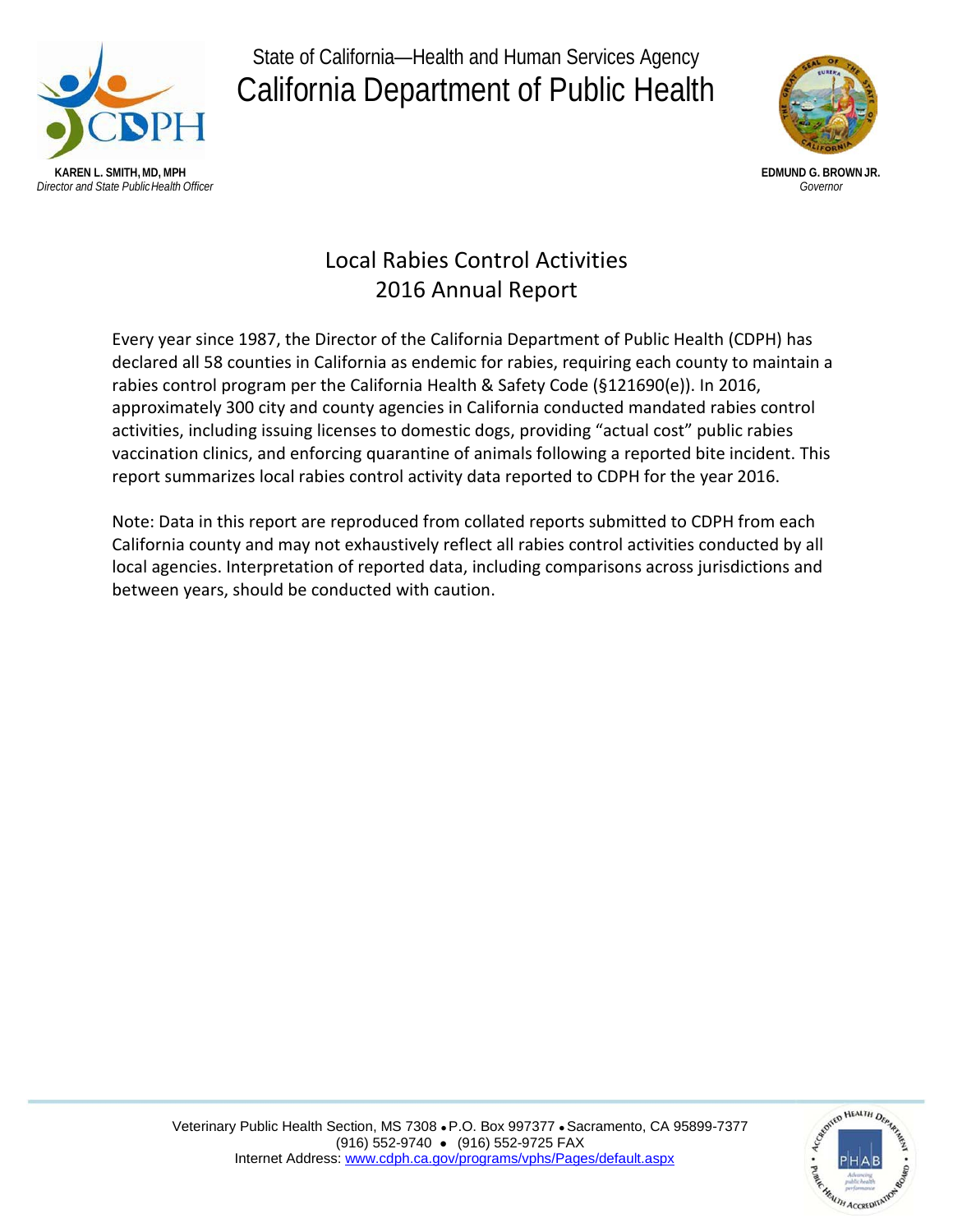

Part I. Rabies Vaccination and Licensing of Domestic Dogs and Cats

| County             | <b>Total Dogs</b><br>Licensed | <b>Total Cats</b><br>Licensed | <b>Citations Issued for</b><br><b>License Violations</b> | <b>Public Vaccination</b><br><b>Clinics Held</b> | Dog Vaccinated at<br><b>Public Clinics</b> | Dogs Licensed at<br><b>Public Clinics</b> | <b>Cats Vaccinated at</b><br><b>Public Clinics</b> | <b>Cats Licensed at</b><br><b>Public Clinics</b> |
|--------------------|-------------------------------|-------------------------------|----------------------------------------------------------|--------------------------------------------------|--------------------------------------------|-------------------------------------------|----------------------------------------------------|--------------------------------------------------|
| Alameda            | 32467                         | 9269                          | 2249                                                     | $\pmb{0}$                                        | $\mathbf 0$                                | $\bf 0$                                   | $\mathbf 0$                                        | $\pmb{0}$                                        |
| Alpine             | 56                            | 0                             | $\pmb{0}$                                                | ÷,                                               | 16                                         | $\bf 0$                                   | 4                                                  | $\pmb{0}$                                        |
| Amador             | 5498                          | $\mathbf 1$                   | $\mathsf 3$                                              | 5                                                | 252                                        | $\mathbf 0$                               | 21                                                 | $\pmb{0}$                                        |
| <b>Butte</b>       | 9019                          | 0                             | 916                                                      | $\overline{4}$                                   | 153                                        | 71                                        | 19                                                 | $\pmb{0}$                                        |
| Calaveras          | 5528                          | $\pmb{0}$                     | 99                                                       | 5                                                | 215                                        | $\pmb{0}$                                 | 68                                                 | $\pmb{0}$                                        |
| Colusa             | 1400                          | $\mathbf 0$                   | 17                                                       | 5                                                | 410                                        | 447                                       | 30                                                 | 0                                                |
| Contra Costa       | 88044                         | 2445                          | 240                                                      | 50                                               | 1995                                       | 1786                                      | 319                                                | $\pmb{0}$                                        |
| Del Norte          | 3147                          | $\sim$                        | $\sim$                                                   | $\mathbf{1}$                                     | 163                                        | $\mathbf 0$                               | 9                                                  | 0                                                |
| El Dorado          | 10916                         | $\bf 0$                       | 189                                                      | $\pmb{0}$                                        | $\mathbf 0$                                | $\mathbf 0$                               | $\mathbf 0$                                        | $\pmb{0}$                                        |
| Fresno             | 14395                         | $\pmb{0}$                     | 1164                                                     | 111                                              | 2379                                       | 1134                                      | 171                                                | 0                                                |
| Glenn              | 2333                          | $\pmb{0}$                     | $\mathsf 3$                                              | 6                                                | 127                                        | 95                                        | $\overline{2}$                                     | $\pmb{0}$                                        |
| Humboldt           | 16422                         | 0                             | 40                                                       | 19                                               | 322                                        | 29                                        | 71                                                 | 0                                                |
| Imperial           | 2568                          | $\pmb{0}$                     | 57                                                       | 33                                               | 2058                                       | 1629                                      | 11                                                 | $\pmb{0}$                                        |
| Inyo               | 2550                          | ÷,                            | 17                                                       | 20                                               | 801                                        | 1501                                      | 82                                                 | ÷,                                               |
| Kern               | 22400                         | 12                            | 1220                                                     | 66                                               | 4453                                       | 4691                                      | 186                                                | $\mathbf{1}$                                     |
| Kings              | 11622                         | $\overline{2}$                | 269                                                      | 6                                                | 458                                        | 225                                       | 23                                                 | 0                                                |
| Lake               | 3874                          | $\pmb{0}$                     | $\,1\,$                                                  | 41                                               | 240                                        | $\pmb{0}$                                 | 118                                                | $\pmb{0}$                                        |
| Lassen             | 633                           | 0                             | 5                                                        | $\mathbf{1}$                                     | 312                                        | 283                                       | 26                                                 | 0                                                |
| Los Angeles        | 528511                        | 24311                         | 11960                                                    | 329                                              | 6389                                       | 5436                                      | 560                                                | 81                                               |
| Madera             | 3601                          | $\mathbf{1}$                  | 44                                                       | 12                                               | 1635                                       | 300                                       | 78                                                 | $\overline{\phantom{a}}$                         |
| Marin              | 21262                         | $\pmb{0}$                     | 92                                                       | $\mathbf{1}$                                     | 11                                         | $\overline{\phantom{a}}$                  | 9                                                  | $\pmb{0}$                                        |
| Mariposa           | 2463                          | ÷,                            | 63                                                       | $\overline{4}$                                   | 291                                        | 287                                       | 64                                                 | ÷,                                               |
| Mendocino          | 10092                         | $\pmb{0}$                     | 20                                                       | 5                                                | 154                                        | 15                                        | 21                                                 | $\pmb{0}$                                        |
| Merced             | 18534                         | 0                             | 61                                                       | 13                                               | 785                                        | 205                                       | 12                                                 | 0                                                |
| Modoc              | 352                           | $\pmb{0}$                     | $\sqrt{2}$                                               | $\mathsf 3$                                      | 51                                         | $\pmb{0}$                                 | 5                                                  | $\pmb{0}$                                        |
| Mono               | 1597                          | 0                             | 34                                                       | 8                                                | 702                                        | 742                                       | 15                                                 | 0                                                |
| Monterey           | 13602                         | 5                             | 186                                                      | $\overline{4}$                                   | 406                                        | 30                                        | 28                                                 | $\pmb{0}$                                        |
| Napa               | 3419                          | 0                             | 5                                                        | 51                                               | 903                                        | 82                                        | 291                                                | 0                                                |
| Nevada             | 5367                          | $\pmb{0}$                     | 357                                                      | $\mathbf{1}$                                     | 23                                         | 5                                         | $\overline{2}$                                     | $\pmb{0}$                                        |
| Orange             | 251147                        | 453                           | 2626                                                     | 118                                              | 1283                                       | 732                                       | 138                                                | $\mathbf 1$                                      |
| Placer             | 9610                          | $\mathbf 2$                   | 428                                                      | $\mathbf{1}$                                     | 42                                         | $\pmb{0}$                                 | 15                                                 | $\pmb{0}$                                        |
| Plumas             | ÷,                            | $\overline{\phantom{a}}$      | $\Box$                                                   | $\overline{\phantom{a}}$                         | $\overline{\phantom{a}}$                   | ÷,                                        | $\overline{\phantom{a}}$                           | ÷,                                               |
| Riverside          | 170950                        | 1033                          | 34390                                                    | 473                                              | 8824                                       | 15809                                     | 858                                                | 6                                                |
| Sacramento         | 44898                         | 8204                          | 3503                                                     | 24                                               | ÷,                                         | 486                                       | ÷,                                                 | 92                                               |
| San Benito         | 5620                          | $\pmb{0}$                     | 253                                                      | 5                                                | $\overline{a}$                             | $\mathbf 0$                               | $\mathbf 0$                                        | $\pmb{0}$                                        |
| San Bernardino     | 178013                        | 228                           | 4247                                                     | 132                                              | 7555                                       | 4205                                      | 361                                                | 0                                                |
| San Diego          | 182353                        | $\pmb{0}$                     | 3939                                                     | 298                                              | 5533                                       | 4296                                      | 502                                                | $\pmb{0}$                                        |
| San Francisco      | 18184                         | $\sim$                        | 106                                                      | $\sqrt{4}$                                       | $\sim$                                     | ÷,                                        | ÷,                                                 | ÷,                                               |
| San Joaquin        | 13831                         | 1602                          | 461                                                      | 26                                               | 281                                        | 61                                        | 31                                                 | $\pmb{0}$                                        |
| San Luis Obispo    | 25974                         | $\overline{\phantom{a}}$      | 56                                                       | $\mathbf{1}$                                     | 6                                          | $\mathbf 0$                               | $\mathbf 0$                                        | $\overline{\phantom{a}}$                         |
| San Mateo          | 32707                         | 5408                          | $\overline{7}$                                           | 12                                               | 754                                        | 115                                       | 193                                                | 13                                               |
| Santa Barbara      | 28478                         | 18                            | 673                                                      | 54                                               | 2572                                       | 5367                                      | 161                                                | 0                                                |
| Santa Clara        | 17980                         | 2440                          | 4205                                                     | 29                                               | 1107                                       | 837                                       | 401                                                | 250                                              |
| Santa Cruz         | 11377                         | 0                             | 749                                                      | $\mathbf{1}$                                     | 468                                        | 468                                       | 19                                                 | 0                                                |
| Shasta             | 10593                         | $\bf 0$                       | 740                                                      | 26<br>$\sim$                                     | 446                                        | 450                                       | 29                                                 | $\pmb{0}$                                        |
| Sierra             | 320                           | 0<br>$\pmb{0}$                | 5                                                        | $\overline{3}$                                   | 78                                         | 47                                        | 8                                                  | 0<br>$\pmb{0}$                                   |
| Siskiyou<br>Solano | 7121                          | 3                             | 64<br>$\omega$                                           |                                                  | 110<br>$\omega$                            | 202<br>$\bar{\phantom{a}}$                | $\pmb{0}$<br>$\sim$                                | ÷,                                               |
|                    | 4591                          |                               |                                                          | 156                                              |                                            |                                           |                                                    |                                                  |
| Sonoma             | 45699                         | 1327                          | 680                                                      | 51                                               | 170                                        | 345                                       | 86                                                 | $\pmb{0}$                                        |
| Stanislaus         | 42891                         | 0                             | 18644                                                    | 256                                              | 4855                                       | 4589                                      | 203                                                | 0                                                |
| Sutter             | 12118                         | $\overline{a}$<br>$\pmb{0}$   | 37                                                       | $\overline{\mathbf{3}}$<br>5                     | 33                                         | 27                                        | $\,$ 6 $\,$                                        | $\pmb{0}$                                        |
| Tehama             | 7103                          |                               | 27                                                       |                                                  | 120                                        | $\pmb{0}$                                 | 52                                                 |                                                  |
| Trinity            | 6000*                         | $\pmb{0}$                     | $\bf 8$                                                  | $\boldsymbol{9}$                                 | 800                                        | 800*                                      | 25                                                 | $\pmb{0}$                                        |
| Tulare<br>Tuolumne | 24672<br>6241                 | 1436<br>$\blacksquare$        | 1906<br>119                                              | 1471<br>$\overline{7}$                           | 1747<br>227                                | 646<br>202                                | 55<br>20                                           | $\overline{4}$<br>$\pmb{0}$                      |
| Ventura            |                               |                               |                                                          |                                                  |                                            |                                           |                                                    |                                                  |
|                    | 82192                         | 2325                          | 15167                                                    | 24                                               | 1197                                       | 413                                       | 61                                                 | $\overline{7}$                                   |
| Yolo<br>Yuba       | 14947<br>8925                 | 26<br>0                       | 32<br>163                                                | $11\,$<br>3                                      | 116<br>215                                 | 20<br>186                                 | $\,$ 8 $\,$<br>9                                   | $\pmb{0}$<br>0                                   |
| <b>TOTAL</b>       | 2100207                       | 60551                         | 112548                                                   | 4007                                             | 64243                                      | 58496                                     | 5486                                               | 455                                              |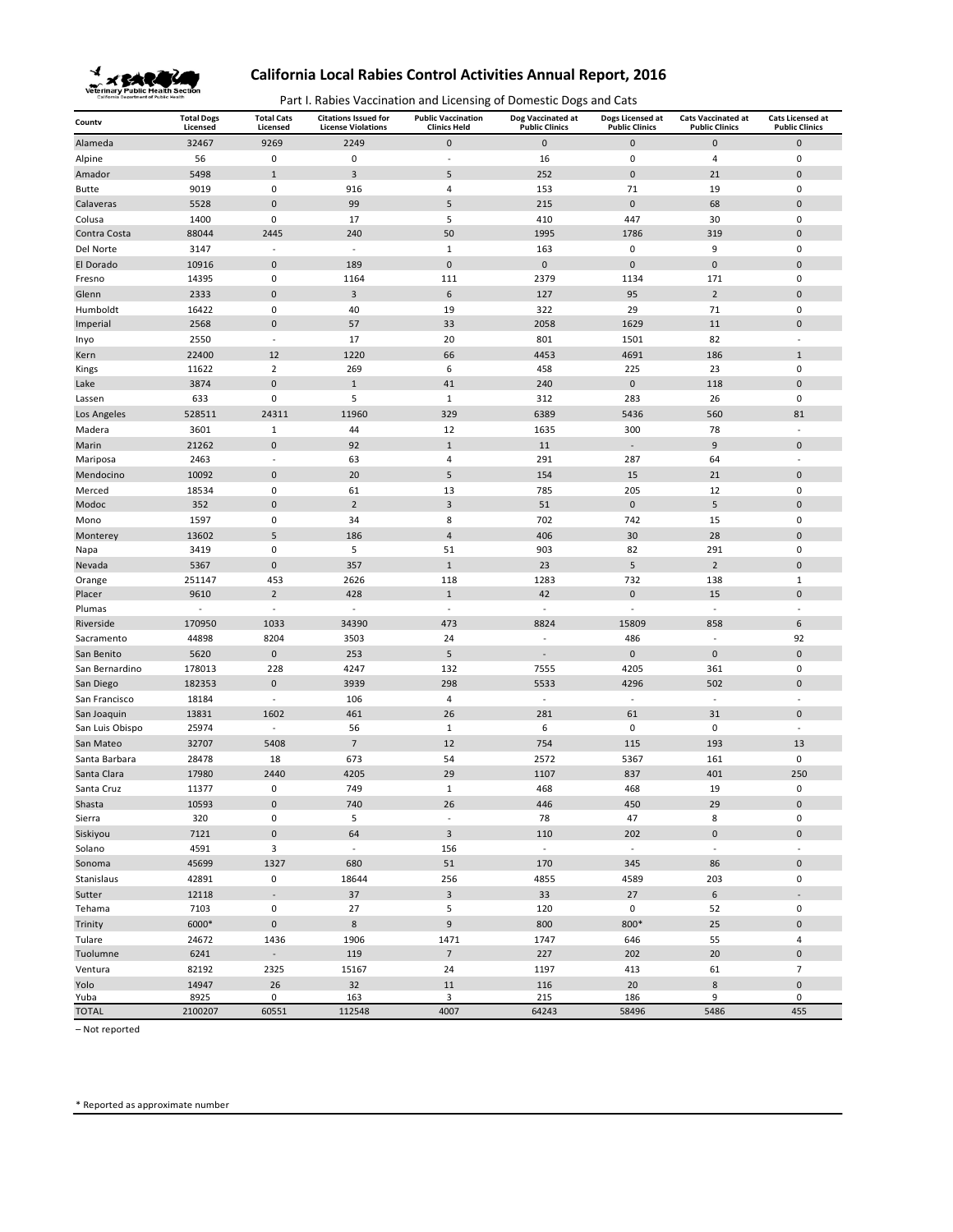

Part IIa. Domestic Dogs Received by Local Animal Control Authorities

| 2634<br>1448<br>195<br>411<br>Alameda<br>210<br>3732<br>0<br>$\mathbf 0$<br>$\mathbf 0$<br>0<br>0<br>0<br>Alpine<br>30<br>195<br>283<br>6<br>$\pmb{0}$<br>Amador<br>114<br>5<br><b>Butte</b><br>370<br>1301<br>516<br>1849<br>109<br>6<br>39<br>$\mathbf 0$<br>Calaveras<br>194<br>117<br>206<br>$\overline{7}$<br>120<br>47<br>3<br>3<br>Colusa<br>531<br>309<br>3043<br>1150<br>2457<br>245<br>$\mathbf 0$<br>Contra Costa<br>Del Norte<br>184<br>14<br>177<br>17<br>0<br>33<br>487<br>417<br>31<br>115<br>El Dorado<br>45<br>647<br>Fresno<br>693<br>9953<br>2057<br>7198<br>268<br>122<br>$\bf 8$<br>72<br>205<br>Glenn<br>246<br>618<br>47<br>592<br>$\overline{2}$<br>Humboldt<br>691<br>54<br>24<br>822<br>Imperial<br>34<br>2205<br>254<br>142<br>220<br>19<br>120<br>159<br>189<br>12<br>0<br>Inyo<br>322<br>4427<br>1475<br>3467<br>77<br>$\mathbf 0$<br>Kern<br>177<br>586<br>497<br>143<br>3541<br>81<br>Kings<br>44<br>285<br>204<br>563<br>29<br>$\mathbf{1}$<br>Lake<br>0<br>14<br>139<br>83<br>117<br>38<br>Lassen<br>19186<br>36921<br>523<br>Los Angeles<br>2442<br>24669<br>136<br>1298<br>348<br>0<br>Madera<br>$\omega$<br>1336<br>26<br>33<br>360<br>755<br>9<br>230<br>Marin<br>$\sim$<br>$\mathbf 1$<br>265<br>54<br>59<br>30<br>12<br>Mariposa<br>92<br>349<br>486<br>21<br>$\mathbf 0$<br>Mendocino<br>586<br>$\overline{7}$<br>3908<br>332<br>5244<br>60<br>9<br>Merced<br>$\,1\,$<br>9<br>$\overline{2}$<br>21<br>39<br>Modoc<br>76<br>8<br>$\overline{2}$<br>30<br>32<br>17<br>39<br>Mono<br>122<br>1299<br>148<br>2250<br>212<br>Monterey<br>54<br>367<br>65<br>626<br>151<br>34<br>4<br>Napa<br>630<br>324<br>485<br>12<br>473<br>Nevada<br>164<br>6874<br>1739<br>6341<br>559<br>Orange<br>252<br>763<br>70<br>884<br>596<br>909<br>44<br>Placer<br>44<br>$\omega$<br>$\omega$<br>$\omega$<br>Plumas<br>$\omega$<br>$\bar{\phantom{a}}$<br>$\sim$<br>5815<br>12031<br>370<br>20<br>Riverside<br>964<br>11511<br>1254<br>61<br>Sacramento<br>298<br>4080<br>7547<br>128<br>765<br>$\mathbf 0$<br>San Benito<br>$52+$<br>1102<br>136<br>$\overline{\phantom{a}}$<br>15793<br>4247<br>11093<br>284<br>San Bernardino<br>1042<br>412<br>907<br>8099<br>4302<br>10845<br>267<br>1305<br>San Diego<br>679<br>1543<br>32<br>$\boldsymbol{0}$<br>San Francisco<br>94<br>1263<br>51<br>924<br>225<br>1297<br>33<br>18<br>San Joaquin<br>San Luis Obispo<br>138<br>671<br>461<br>569<br>20<br>$\mathbf{1}$<br>950<br>65<br>San Mateo<br>106<br>739<br>424<br>34<br>Santa Barbara<br>196<br>1409<br>427<br>1286<br>55<br>$\mathbf{1}$<br>1953<br>6388<br>38<br>1540<br>Santa Clara<br>218<br>2597<br>5<br>Santa Cruz<br>52<br>458<br>794<br>1202<br>8<br>Shasta<br>143<br>1191<br>849<br>966<br>44<br>3<br>$\pmb{0}$<br>$\mathbf 0$<br>$\mathsf 0$<br>$\pmb{0}$<br>$\overline{2}$<br>3<br>Sierra<br>34<br>391<br>83<br>284<br>16<br>110<br>Siskiyou<br>Solano<br>818<br>111<br>1201<br>990<br>31<br>139<br>179<br>1368<br>439<br>769<br>50<br>57<br>Sonoma<br>Stanislaus<br>203<br>4460<br>1418<br>3396<br>121<br>$\mathbf{1}$<br>47<br>991+<br>271 <sup>†</sup><br>1523+<br>154+<br>$12+$<br>Sutter<br>99<br>51<br>414<br>$\mathbf 0$<br>Tehama<br>1474<br>55<br>13<br>206<br>195<br>217<br>$\mathbf 0$<br>$\mathbf 0$<br>Trinity<br>1888<br>Tulare<br>399<br>7688<br>3017<br>147<br>8<br>$73\,$<br>320<br>26<br>$\mathbf{1}$<br>Tuolumne<br>17<br>166<br>262<br>1624<br>2860<br>186<br>Ventura<br>1670<br>23<br>51<br>947<br>215<br>600<br>6<br>Yolo<br>172<br>59<br>Yuba<br>724<br>322<br>682<br>122<br>$\overline{2}$<br><b>TOTAL</b><br>11512<br>141906<br>60902<br>148113<br>5083<br>6990 | County | Carried over from 2015 | <b>Collected by Animal</b><br>Control | <b>Surrendered by Owner</b> | <b>Surrendered by Public</b> | <b>Impounded for Bite Quarantine</b> | <b>Transferred from Other</b><br>Shelter |
|----------------------------------------------------------------------------------------------------------------------------------------------------------------------------------------------------------------------------------------------------------------------------------------------------------------------------------------------------------------------------------------------------------------------------------------------------------------------------------------------------------------------------------------------------------------------------------------------------------------------------------------------------------------------------------------------------------------------------------------------------------------------------------------------------------------------------------------------------------------------------------------------------------------------------------------------------------------------------------------------------------------------------------------------------------------------------------------------------------------------------------------------------------------------------------------------------------------------------------------------------------------------------------------------------------------------------------------------------------------------------------------------------------------------------------------------------------------------------------------------------------------------------------------------------------------------------------------------------------------------------------------------------------------------------------------------------------------------------------------------------------------------------------------------------------------------------------------------------------------------------------------------------------------------------------------------------------------------------------------------------------------------------------------------------------------------------------------------------------------------------------------------------------------------------------------------------------------------------------------------------------------------------------------------------------------------------------------------------------------------------------------------------------------------------------------------------------------------------------------------------------------------------------------------------------------------------------------------------------------------------------------------------------------------------------------------------------------------------------------------------------------------------------------------------------------------------------------------------------------------------------------------------------------------------------------------------------------------------------------------------------------------------------------------------------------------------------------------------------------------------------------------------------------------------------------------------------------------------------------------------------------------------------------------------------------------------------------------------------------------------------------------------------------------------------------------------------------------------------------------------------------------------------------------------------------------------------------------------------------------|--------|------------------------|---------------------------------------|-----------------------------|------------------------------|--------------------------------------|------------------------------------------|
|                                                                                                                                                                                                                                                                                                                                                                                                                                                                                                                                                                                                                                                                                                                                                                                                                                                                                                                                                                                                                                                                                                                                                                                                                                                                                                                                                                                                                                                                                                                                                                                                                                                                                                                                                                                                                                                                                                                                                                                                                                                                                                                                                                                                                                                                                                                                                                                                                                                                                                                                                                                                                                                                                                                                                                                                                                                                                                                                                                                                                                                                                                                                                                                                                                                                                                                                                                                                                                                                                                                                                                                                                      |        |                        |                                       |                             |                              |                                      |                                          |
|                                                                                                                                                                                                                                                                                                                                                                                                                                                                                                                                                                                                                                                                                                                                                                                                                                                                                                                                                                                                                                                                                                                                                                                                                                                                                                                                                                                                                                                                                                                                                                                                                                                                                                                                                                                                                                                                                                                                                                                                                                                                                                                                                                                                                                                                                                                                                                                                                                                                                                                                                                                                                                                                                                                                                                                                                                                                                                                                                                                                                                                                                                                                                                                                                                                                                                                                                                                                                                                                                                                                                                                                                      |        |                        |                                       |                             |                              |                                      |                                          |
|                                                                                                                                                                                                                                                                                                                                                                                                                                                                                                                                                                                                                                                                                                                                                                                                                                                                                                                                                                                                                                                                                                                                                                                                                                                                                                                                                                                                                                                                                                                                                                                                                                                                                                                                                                                                                                                                                                                                                                                                                                                                                                                                                                                                                                                                                                                                                                                                                                                                                                                                                                                                                                                                                                                                                                                                                                                                                                                                                                                                                                                                                                                                                                                                                                                                                                                                                                                                                                                                                                                                                                                                                      |        |                        |                                       |                             |                              |                                      |                                          |
|                                                                                                                                                                                                                                                                                                                                                                                                                                                                                                                                                                                                                                                                                                                                                                                                                                                                                                                                                                                                                                                                                                                                                                                                                                                                                                                                                                                                                                                                                                                                                                                                                                                                                                                                                                                                                                                                                                                                                                                                                                                                                                                                                                                                                                                                                                                                                                                                                                                                                                                                                                                                                                                                                                                                                                                                                                                                                                                                                                                                                                                                                                                                                                                                                                                                                                                                                                                                                                                                                                                                                                                                                      |        |                        |                                       |                             |                              |                                      |                                          |
|                                                                                                                                                                                                                                                                                                                                                                                                                                                                                                                                                                                                                                                                                                                                                                                                                                                                                                                                                                                                                                                                                                                                                                                                                                                                                                                                                                                                                                                                                                                                                                                                                                                                                                                                                                                                                                                                                                                                                                                                                                                                                                                                                                                                                                                                                                                                                                                                                                                                                                                                                                                                                                                                                                                                                                                                                                                                                                                                                                                                                                                                                                                                                                                                                                                                                                                                                                                                                                                                                                                                                                                                                      |        |                        |                                       |                             |                              |                                      |                                          |
|                                                                                                                                                                                                                                                                                                                                                                                                                                                                                                                                                                                                                                                                                                                                                                                                                                                                                                                                                                                                                                                                                                                                                                                                                                                                                                                                                                                                                                                                                                                                                                                                                                                                                                                                                                                                                                                                                                                                                                                                                                                                                                                                                                                                                                                                                                                                                                                                                                                                                                                                                                                                                                                                                                                                                                                                                                                                                                                                                                                                                                                                                                                                                                                                                                                                                                                                                                                                                                                                                                                                                                                                                      |        |                        |                                       |                             |                              |                                      |                                          |
|                                                                                                                                                                                                                                                                                                                                                                                                                                                                                                                                                                                                                                                                                                                                                                                                                                                                                                                                                                                                                                                                                                                                                                                                                                                                                                                                                                                                                                                                                                                                                                                                                                                                                                                                                                                                                                                                                                                                                                                                                                                                                                                                                                                                                                                                                                                                                                                                                                                                                                                                                                                                                                                                                                                                                                                                                                                                                                                                                                                                                                                                                                                                                                                                                                                                                                                                                                                                                                                                                                                                                                                                                      |        |                        |                                       |                             |                              |                                      |                                          |
|                                                                                                                                                                                                                                                                                                                                                                                                                                                                                                                                                                                                                                                                                                                                                                                                                                                                                                                                                                                                                                                                                                                                                                                                                                                                                                                                                                                                                                                                                                                                                                                                                                                                                                                                                                                                                                                                                                                                                                                                                                                                                                                                                                                                                                                                                                                                                                                                                                                                                                                                                                                                                                                                                                                                                                                                                                                                                                                                                                                                                                                                                                                                                                                                                                                                                                                                                                                                                                                                                                                                                                                                                      |        |                        |                                       |                             |                              |                                      |                                          |
|                                                                                                                                                                                                                                                                                                                                                                                                                                                                                                                                                                                                                                                                                                                                                                                                                                                                                                                                                                                                                                                                                                                                                                                                                                                                                                                                                                                                                                                                                                                                                                                                                                                                                                                                                                                                                                                                                                                                                                                                                                                                                                                                                                                                                                                                                                                                                                                                                                                                                                                                                                                                                                                                                                                                                                                                                                                                                                                                                                                                                                                                                                                                                                                                                                                                                                                                                                                                                                                                                                                                                                                                                      |        |                        |                                       |                             |                              |                                      |                                          |
|                                                                                                                                                                                                                                                                                                                                                                                                                                                                                                                                                                                                                                                                                                                                                                                                                                                                                                                                                                                                                                                                                                                                                                                                                                                                                                                                                                                                                                                                                                                                                                                                                                                                                                                                                                                                                                                                                                                                                                                                                                                                                                                                                                                                                                                                                                                                                                                                                                                                                                                                                                                                                                                                                                                                                                                                                                                                                                                                                                                                                                                                                                                                                                                                                                                                                                                                                                                                                                                                                                                                                                                                                      |        |                        |                                       |                             |                              |                                      |                                          |
|                                                                                                                                                                                                                                                                                                                                                                                                                                                                                                                                                                                                                                                                                                                                                                                                                                                                                                                                                                                                                                                                                                                                                                                                                                                                                                                                                                                                                                                                                                                                                                                                                                                                                                                                                                                                                                                                                                                                                                                                                                                                                                                                                                                                                                                                                                                                                                                                                                                                                                                                                                                                                                                                                                                                                                                                                                                                                                                                                                                                                                                                                                                                                                                                                                                                                                                                                                                                                                                                                                                                                                                                                      |        |                        |                                       |                             |                              |                                      |                                          |
|                                                                                                                                                                                                                                                                                                                                                                                                                                                                                                                                                                                                                                                                                                                                                                                                                                                                                                                                                                                                                                                                                                                                                                                                                                                                                                                                                                                                                                                                                                                                                                                                                                                                                                                                                                                                                                                                                                                                                                                                                                                                                                                                                                                                                                                                                                                                                                                                                                                                                                                                                                                                                                                                                                                                                                                                                                                                                                                                                                                                                                                                                                                                                                                                                                                                                                                                                                                                                                                                                                                                                                                                                      |        |                        |                                       |                             |                              |                                      |                                          |
|                                                                                                                                                                                                                                                                                                                                                                                                                                                                                                                                                                                                                                                                                                                                                                                                                                                                                                                                                                                                                                                                                                                                                                                                                                                                                                                                                                                                                                                                                                                                                                                                                                                                                                                                                                                                                                                                                                                                                                                                                                                                                                                                                                                                                                                                                                                                                                                                                                                                                                                                                                                                                                                                                                                                                                                                                                                                                                                                                                                                                                                                                                                                                                                                                                                                                                                                                                                                                                                                                                                                                                                                                      |        |                        |                                       |                             |                              |                                      |                                          |
|                                                                                                                                                                                                                                                                                                                                                                                                                                                                                                                                                                                                                                                                                                                                                                                                                                                                                                                                                                                                                                                                                                                                                                                                                                                                                                                                                                                                                                                                                                                                                                                                                                                                                                                                                                                                                                                                                                                                                                                                                                                                                                                                                                                                                                                                                                                                                                                                                                                                                                                                                                                                                                                                                                                                                                                                                                                                                                                                                                                                                                                                                                                                                                                                                                                                                                                                                                                                                                                                                                                                                                                                                      |        |                        |                                       |                             |                              |                                      |                                          |
|                                                                                                                                                                                                                                                                                                                                                                                                                                                                                                                                                                                                                                                                                                                                                                                                                                                                                                                                                                                                                                                                                                                                                                                                                                                                                                                                                                                                                                                                                                                                                                                                                                                                                                                                                                                                                                                                                                                                                                                                                                                                                                                                                                                                                                                                                                                                                                                                                                                                                                                                                                                                                                                                                                                                                                                                                                                                                                                                                                                                                                                                                                                                                                                                                                                                                                                                                                                                                                                                                                                                                                                                                      |        |                        |                                       |                             |                              |                                      |                                          |
|                                                                                                                                                                                                                                                                                                                                                                                                                                                                                                                                                                                                                                                                                                                                                                                                                                                                                                                                                                                                                                                                                                                                                                                                                                                                                                                                                                                                                                                                                                                                                                                                                                                                                                                                                                                                                                                                                                                                                                                                                                                                                                                                                                                                                                                                                                                                                                                                                                                                                                                                                                                                                                                                                                                                                                                                                                                                                                                                                                                                                                                                                                                                                                                                                                                                                                                                                                                                                                                                                                                                                                                                                      |        |                        |                                       |                             |                              |                                      |                                          |
|                                                                                                                                                                                                                                                                                                                                                                                                                                                                                                                                                                                                                                                                                                                                                                                                                                                                                                                                                                                                                                                                                                                                                                                                                                                                                                                                                                                                                                                                                                                                                                                                                                                                                                                                                                                                                                                                                                                                                                                                                                                                                                                                                                                                                                                                                                                                                                                                                                                                                                                                                                                                                                                                                                                                                                                                                                                                                                                                                                                                                                                                                                                                                                                                                                                                                                                                                                                                                                                                                                                                                                                                                      |        |                        |                                       |                             |                              |                                      |                                          |
|                                                                                                                                                                                                                                                                                                                                                                                                                                                                                                                                                                                                                                                                                                                                                                                                                                                                                                                                                                                                                                                                                                                                                                                                                                                                                                                                                                                                                                                                                                                                                                                                                                                                                                                                                                                                                                                                                                                                                                                                                                                                                                                                                                                                                                                                                                                                                                                                                                                                                                                                                                                                                                                                                                                                                                                                                                                                                                                                                                                                                                                                                                                                                                                                                                                                                                                                                                                                                                                                                                                                                                                                                      |        |                        |                                       |                             |                              |                                      |                                          |
|                                                                                                                                                                                                                                                                                                                                                                                                                                                                                                                                                                                                                                                                                                                                                                                                                                                                                                                                                                                                                                                                                                                                                                                                                                                                                                                                                                                                                                                                                                                                                                                                                                                                                                                                                                                                                                                                                                                                                                                                                                                                                                                                                                                                                                                                                                                                                                                                                                                                                                                                                                                                                                                                                                                                                                                                                                                                                                                                                                                                                                                                                                                                                                                                                                                                                                                                                                                                                                                                                                                                                                                                                      |        |                        |                                       |                             |                              |                                      |                                          |
|                                                                                                                                                                                                                                                                                                                                                                                                                                                                                                                                                                                                                                                                                                                                                                                                                                                                                                                                                                                                                                                                                                                                                                                                                                                                                                                                                                                                                                                                                                                                                                                                                                                                                                                                                                                                                                                                                                                                                                                                                                                                                                                                                                                                                                                                                                                                                                                                                                                                                                                                                                                                                                                                                                                                                                                                                                                                                                                                                                                                                                                                                                                                                                                                                                                                                                                                                                                                                                                                                                                                                                                                                      |        |                        |                                       |                             |                              |                                      |                                          |
|                                                                                                                                                                                                                                                                                                                                                                                                                                                                                                                                                                                                                                                                                                                                                                                                                                                                                                                                                                                                                                                                                                                                                                                                                                                                                                                                                                                                                                                                                                                                                                                                                                                                                                                                                                                                                                                                                                                                                                                                                                                                                                                                                                                                                                                                                                                                                                                                                                                                                                                                                                                                                                                                                                                                                                                                                                                                                                                                                                                                                                                                                                                                                                                                                                                                                                                                                                                                                                                                                                                                                                                                                      |        |                        |                                       |                             |                              |                                      |                                          |
|                                                                                                                                                                                                                                                                                                                                                                                                                                                                                                                                                                                                                                                                                                                                                                                                                                                                                                                                                                                                                                                                                                                                                                                                                                                                                                                                                                                                                                                                                                                                                                                                                                                                                                                                                                                                                                                                                                                                                                                                                                                                                                                                                                                                                                                                                                                                                                                                                                                                                                                                                                                                                                                                                                                                                                                                                                                                                                                                                                                                                                                                                                                                                                                                                                                                                                                                                                                                                                                                                                                                                                                                                      |        |                        |                                       |                             |                              |                                      |                                          |
|                                                                                                                                                                                                                                                                                                                                                                                                                                                                                                                                                                                                                                                                                                                                                                                                                                                                                                                                                                                                                                                                                                                                                                                                                                                                                                                                                                                                                                                                                                                                                                                                                                                                                                                                                                                                                                                                                                                                                                                                                                                                                                                                                                                                                                                                                                                                                                                                                                                                                                                                                                                                                                                                                                                                                                                                                                                                                                                                                                                                                                                                                                                                                                                                                                                                                                                                                                                                                                                                                                                                                                                                                      |        |                        |                                       |                             |                              |                                      |                                          |
|                                                                                                                                                                                                                                                                                                                                                                                                                                                                                                                                                                                                                                                                                                                                                                                                                                                                                                                                                                                                                                                                                                                                                                                                                                                                                                                                                                                                                                                                                                                                                                                                                                                                                                                                                                                                                                                                                                                                                                                                                                                                                                                                                                                                                                                                                                                                                                                                                                                                                                                                                                                                                                                                                                                                                                                                                                                                                                                                                                                                                                                                                                                                                                                                                                                                                                                                                                                                                                                                                                                                                                                                                      |        |                        |                                       |                             |                              |                                      |                                          |
|                                                                                                                                                                                                                                                                                                                                                                                                                                                                                                                                                                                                                                                                                                                                                                                                                                                                                                                                                                                                                                                                                                                                                                                                                                                                                                                                                                                                                                                                                                                                                                                                                                                                                                                                                                                                                                                                                                                                                                                                                                                                                                                                                                                                                                                                                                                                                                                                                                                                                                                                                                                                                                                                                                                                                                                                                                                                                                                                                                                                                                                                                                                                                                                                                                                                                                                                                                                                                                                                                                                                                                                                                      |        |                        |                                       |                             |                              |                                      |                                          |
|                                                                                                                                                                                                                                                                                                                                                                                                                                                                                                                                                                                                                                                                                                                                                                                                                                                                                                                                                                                                                                                                                                                                                                                                                                                                                                                                                                                                                                                                                                                                                                                                                                                                                                                                                                                                                                                                                                                                                                                                                                                                                                                                                                                                                                                                                                                                                                                                                                                                                                                                                                                                                                                                                                                                                                                                                                                                                                                                                                                                                                                                                                                                                                                                                                                                                                                                                                                                                                                                                                                                                                                                                      |        |                        |                                       |                             |                              |                                      |                                          |
|                                                                                                                                                                                                                                                                                                                                                                                                                                                                                                                                                                                                                                                                                                                                                                                                                                                                                                                                                                                                                                                                                                                                                                                                                                                                                                                                                                                                                                                                                                                                                                                                                                                                                                                                                                                                                                                                                                                                                                                                                                                                                                                                                                                                                                                                                                                                                                                                                                                                                                                                                                                                                                                                                                                                                                                                                                                                                                                                                                                                                                                                                                                                                                                                                                                                                                                                                                                                                                                                                                                                                                                                                      |        |                        |                                       |                             |                              |                                      |                                          |
|                                                                                                                                                                                                                                                                                                                                                                                                                                                                                                                                                                                                                                                                                                                                                                                                                                                                                                                                                                                                                                                                                                                                                                                                                                                                                                                                                                                                                                                                                                                                                                                                                                                                                                                                                                                                                                                                                                                                                                                                                                                                                                                                                                                                                                                                                                                                                                                                                                                                                                                                                                                                                                                                                                                                                                                                                                                                                                                                                                                                                                                                                                                                                                                                                                                                                                                                                                                                                                                                                                                                                                                                                      |        |                        |                                       |                             |                              |                                      |                                          |
|                                                                                                                                                                                                                                                                                                                                                                                                                                                                                                                                                                                                                                                                                                                                                                                                                                                                                                                                                                                                                                                                                                                                                                                                                                                                                                                                                                                                                                                                                                                                                                                                                                                                                                                                                                                                                                                                                                                                                                                                                                                                                                                                                                                                                                                                                                                                                                                                                                                                                                                                                                                                                                                                                                                                                                                                                                                                                                                                                                                                                                                                                                                                                                                                                                                                                                                                                                                                                                                                                                                                                                                                                      |        |                        |                                       |                             |                              |                                      |                                          |
|                                                                                                                                                                                                                                                                                                                                                                                                                                                                                                                                                                                                                                                                                                                                                                                                                                                                                                                                                                                                                                                                                                                                                                                                                                                                                                                                                                                                                                                                                                                                                                                                                                                                                                                                                                                                                                                                                                                                                                                                                                                                                                                                                                                                                                                                                                                                                                                                                                                                                                                                                                                                                                                                                                                                                                                                                                                                                                                                                                                                                                                                                                                                                                                                                                                                                                                                                                                                                                                                                                                                                                                                                      |        |                        |                                       |                             |                              |                                      |                                          |
|                                                                                                                                                                                                                                                                                                                                                                                                                                                                                                                                                                                                                                                                                                                                                                                                                                                                                                                                                                                                                                                                                                                                                                                                                                                                                                                                                                                                                                                                                                                                                                                                                                                                                                                                                                                                                                                                                                                                                                                                                                                                                                                                                                                                                                                                                                                                                                                                                                                                                                                                                                                                                                                                                                                                                                                                                                                                                                                                                                                                                                                                                                                                                                                                                                                                                                                                                                                                                                                                                                                                                                                                                      |        |                        |                                       |                             |                              |                                      |                                          |
|                                                                                                                                                                                                                                                                                                                                                                                                                                                                                                                                                                                                                                                                                                                                                                                                                                                                                                                                                                                                                                                                                                                                                                                                                                                                                                                                                                                                                                                                                                                                                                                                                                                                                                                                                                                                                                                                                                                                                                                                                                                                                                                                                                                                                                                                                                                                                                                                                                                                                                                                                                                                                                                                                                                                                                                                                                                                                                                                                                                                                                                                                                                                                                                                                                                                                                                                                                                                                                                                                                                                                                                                                      |        |                        |                                       |                             |                              |                                      |                                          |
|                                                                                                                                                                                                                                                                                                                                                                                                                                                                                                                                                                                                                                                                                                                                                                                                                                                                                                                                                                                                                                                                                                                                                                                                                                                                                                                                                                                                                                                                                                                                                                                                                                                                                                                                                                                                                                                                                                                                                                                                                                                                                                                                                                                                                                                                                                                                                                                                                                                                                                                                                                                                                                                                                                                                                                                                                                                                                                                                                                                                                                                                                                                                                                                                                                                                                                                                                                                                                                                                                                                                                                                                                      |        |                        |                                       |                             |                              |                                      |                                          |
|                                                                                                                                                                                                                                                                                                                                                                                                                                                                                                                                                                                                                                                                                                                                                                                                                                                                                                                                                                                                                                                                                                                                                                                                                                                                                                                                                                                                                                                                                                                                                                                                                                                                                                                                                                                                                                                                                                                                                                                                                                                                                                                                                                                                                                                                                                                                                                                                                                                                                                                                                                                                                                                                                                                                                                                                                                                                                                                                                                                                                                                                                                                                                                                                                                                                                                                                                                                                                                                                                                                                                                                                                      |        |                        |                                       |                             |                              |                                      |                                          |
|                                                                                                                                                                                                                                                                                                                                                                                                                                                                                                                                                                                                                                                                                                                                                                                                                                                                                                                                                                                                                                                                                                                                                                                                                                                                                                                                                                                                                                                                                                                                                                                                                                                                                                                                                                                                                                                                                                                                                                                                                                                                                                                                                                                                                                                                                                                                                                                                                                                                                                                                                                                                                                                                                                                                                                                                                                                                                                                                                                                                                                                                                                                                                                                                                                                                                                                                                                                                                                                                                                                                                                                                                      |        |                        |                                       |                             |                              |                                      |                                          |
|                                                                                                                                                                                                                                                                                                                                                                                                                                                                                                                                                                                                                                                                                                                                                                                                                                                                                                                                                                                                                                                                                                                                                                                                                                                                                                                                                                                                                                                                                                                                                                                                                                                                                                                                                                                                                                                                                                                                                                                                                                                                                                                                                                                                                                                                                                                                                                                                                                                                                                                                                                                                                                                                                                                                                                                                                                                                                                                                                                                                                                                                                                                                                                                                                                                                                                                                                                                                                                                                                                                                                                                                                      |        |                        |                                       |                             |                              |                                      |                                          |
|                                                                                                                                                                                                                                                                                                                                                                                                                                                                                                                                                                                                                                                                                                                                                                                                                                                                                                                                                                                                                                                                                                                                                                                                                                                                                                                                                                                                                                                                                                                                                                                                                                                                                                                                                                                                                                                                                                                                                                                                                                                                                                                                                                                                                                                                                                                                                                                                                                                                                                                                                                                                                                                                                                                                                                                                                                                                                                                                                                                                                                                                                                                                                                                                                                                                                                                                                                                                                                                                                                                                                                                                                      |        |                        |                                       |                             |                              |                                      |                                          |
|                                                                                                                                                                                                                                                                                                                                                                                                                                                                                                                                                                                                                                                                                                                                                                                                                                                                                                                                                                                                                                                                                                                                                                                                                                                                                                                                                                                                                                                                                                                                                                                                                                                                                                                                                                                                                                                                                                                                                                                                                                                                                                                                                                                                                                                                                                                                                                                                                                                                                                                                                                                                                                                                                                                                                                                                                                                                                                                                                                                                                                                                                                                                                                                                                                                                                                                                                                                                                                                                                                                                                                                                                      |        |                        |                                       |                             |                              |                                      |                                          |
|                                                                                                                                                                                                                                                                                                                                                                                                                                                                                                                                                                                                                                                                                                                                                                                                                                                                                                                                                                                                                                                                                                                                                                                                                                                                                                                                                                                                                                                                                                                                                                                                                                                                                                                                                                                                                                                                                                                                                                                                                                                                                                                                                                                                                                                                                                                                                                                                                                                                                                                                                                                                                                                                                                                                                                                                                                                                                                                                                                                                                                                                                                                                                                                                                                                                                                                                                                                                                                                                                                                                                                                                                      |        |                        |                                       |                             |                              |                                      |                                          |
|                                                                                                                                                                                                                                                                                                                                                                                                                                                                                                                                                                                                                                                                                                                                                                                                                                                                                                                                                                                                                                                                                                                                                                                                                                                                                                                                                                                                                                                                                                                                                                                                                                                                                                                                                                                                                                                                                                                                                                                                                                                                                                                                                                                                                                                                                                                                                                                                                                                                                                                                                                                                                                                                                                                                                                                                                                                                                                                                                                                                                                                                                                                                                                                                                                                                                                                                                                                                                                                                                                                                                                                                                      |        |                        |                                       |                             |                              |                                      |                                          |
|                                                                                                                                                                                                                                                                                                                                                                                                                                                                                                                                                                                                                                                                                                                                                                                                                                                                                                                                                                                                                                                                                                                                                                                                                                                                                                                                                                                                                                                                                                                                                                                                                                                                                                                                                                                                                                                                                                                                                                                                                                                                                                                                                                                                                                                                                                                                                                                                                                                                                                                                                                                                                                                                                                                                                                                                                                                                                                                                                                                                                                                                                                                                                                                                                                                                                                                                                                                                                                                                                                                                                                                                                      |        |                        |                                       |                             |                              |                                      |                                          |
|                                                                                                                                                                                                                                                                                                                                                                                                                                                                                                                                                                                                                                                                                                                                                                                                                                                                                                                                                                                                                                                                                                                                                                                                                                                                                                                                                                                                                                                                                                                                                                                                                                                                                                                                                                                                                                                                                                                                                                                                                                                                                                                                                                                                                                                                                                                                                                                                                                                                                                                                                                                                                                                                                                                                                                                                                                                                                                                                                                                                                                                                                                                                                                                                                                                                                                                                                                                                                                                                                                                                                                                                                      |        |                        |                                       |                             |                              |                                      |                                          |
|                                                                                                                                                                                                                                                                                                                                                                                                                                                                                                                                                                                                                                                                                                                                                                                                                                                                                                                                                                                                                                                                                                                                                                                                                                                                                                                                                                                                                                                                                                                                                                                                                                                                                                                                                                                                                                                                                                                                                                                                                                                                                                                                                                                                                                                                                                                                                                                                                                                                                                                                                                                                                                                                                                                                                                                                                                                                                                                                                                                                                                                                                                                                                                                                                                                                                                                                                                                                                                                                                                                                                                                                                      |        |                        |                                       |                             |                              |                                      |                                          |
|                                                                                                                                                                                                                                                                                                                                                                                                                                                                                                                                                                                                                                                                                                                                                                                                                                                                                                                                                                                                                                                                                                                                                                                                                                                                                                                                                                                                                                                                                                                                                                                                                                                                                                                                                                                                                                                                                                                                                                                                                                                                                                                                                                                                                                                                                                                                                                                                                                                                                                                                                                                                                                                                                                                                                                                                                                                                                                                                                                                                                                                                                                                                                                                                                                                                                                                                                                                                                                                                                                                                                                                                                      |        |                        |                                       |                             |                              |                                      |                                          |
|                                                                                                                                                                                                                                                                                                                                                                                                                                                                                                                                                                                                                                                                                                                                                                                                                                                                                                                                                                                                                                                                                                                                                                                                                                                                                                                                                                                                                                                                                                                                                                                                                                                                                                                                                                                                                                                                                                                                                                                                                                                                                                                                                                                                                                                                                                                                                                                                                                                                                                                                                                                                                                                                                                                                                                                                                                                                                                                                                                                                                                                                                                                                                                                                                                                                                                                                                                                                                                                                                                                                                                                                                      |        |                        |                                       |                             |                              |                                      |                                          |
|                                                                                                                                                                                                                                                                                                                                                                                                                                                                                                                                                                                                                                                                                                                                                                                                                                                                                                                                                                                                                                                                                                                                                                                                                                                                                                                                                                                                                                                                                                                                                                                                                                                                                                                                                                                                                                                                                                                                                                                                                                                                                                                                                                                                                                                                                                                                                                                                                                                                                                                                                                                                                                                                                                                                                                                                                                                                                                                                                                                                                                                                                                                                                                                                                                                                                                                                                                                                                                                                                                                                                                                                                      |        |                        |                                       |                             |                              |                                      |                                          |
|                                                                                                                                                                                                                                                                                                                                                                                                                                                                                                                                                                                                                                                                                                                                                                                                                                                                                                                                                                                                                                                                                                                                                                                                                                                                                                                                                                                                                                                                                                                                                                                                                                                                                                                                                                                                                                                                                                                                                                                                                                                                                                                                                                                                                                                                                                                                                                                                                                                                                                                                                                                                                                                                                                                                                                                                                                                                                                                                                                                                                                                                                                                                                                                                                                                                                                                                                                                                                                                                                                                                                                                                                      |        |                        |                                       |                             |                              |                                      |                                          |
|                                                                                                                                                                                                                                                                                                                                                                                                                                                                                                                                                                                                                                                                                                                                                                                                                                                                                                                                                                                                                                                                                                                                                                                                                                                                                                                                                                                                                                                                                                                                                                                                                                                                                                                                                                                                                                                                                                                                                                                                                                                                                                                                                                                                                                                                                                                                                                                                                                                                                                                                                                                                                                                                                                                                                                                                                                                                                                                                                                                                                                                                                                                                                                                                                                                                                                                                                                                                                                                                                                                                                                                                                      |        |                        |                                       |                             |                              |                                      |                                          |
|                                                                                                                                                                                                                                                                                                                                                                                                                                                                                                                                                                                                                                                                                                                                                                                                                                                                                                                                                                                                                                                                                                                                                                                                                                                                                                                                                                                                                                                                                                                                                                                                                                                                                                                                                                                                                                                                                                                                                                                                                                                                                                                                                                                                                                                                                                                                                                                                                                                                                                                                                                                                                                                                                                                                                                                                                                                                                                                                                                                                                                                                                                                                                                                                                                                                                                                                                                                                                                                                                                                                                                                                                      |        |                        |                                       |                             |                              |                                      |                                          |
|                                                                                                                                                                                                                                                                                                                                                                                                                                                                                                                                                                                                                                                                                                                                                                                                                                                                                                                                                                                                                                                                                                                                                                                                                                                                                                                                                                                                                                                                                                                                                                                                                                                                                                                                                                                                                                                                                                                                                                                                                                                                                                                                                                                                                                                                                                                                                                                                                                                                                                                                                                                                                                                                                                                                                                                                                                                                                                                                                                                                                                                                                                                                                                                                                                                                                                                                                                                                                                                                                                                                                                                                                      |        |                        |                                       |                             |                              |                                      |                                          |
|                                                                                                                                                                                                                                                                                                                                                                                                                                                                                                                                                                                                                                                                                                                                                                                                                                                                                                                                                                                                                                                                                                                                                                                                                                                                                                                                                                                                                                                                                                                                                                                                                                                                                                                                                                                                                                                                                                                                                                                                                                                                                                                                                                                                                                                                                                                                                                                                                                                                                                                                                                                                                                                                                                                                                                                                                                                                                                                                                                                                                                                                                                                                                                                                                                                                                                                                                                                                                                                                                                                                                                                                                      |        |                        |                                       |                             |                              |                                      |                                          |
|                                                                                                                                                                                                                                                                                                                                                                                                                                                                                                                                                                                                                                                                                                                                                                                                                                                                                                                                                                                                                                                                                                                                                                                                                                                                                                                                                                                                                                                                                                                                                                                                                                                                                                                                                                                                                                                                                                                                                                                                                                                                                                                                                                                                                                                                                                                                                                                                                                                                                                                                                                                                                                                                                                                                                                                                                                                                                                                                                                                                                                                                                                                                                                                                                                                                                                                                                                                                                                                                                                                                                                                                                      |        |                        |                                       |                             |                              |                                      |                                          |
|                                                                                                                                                                                                                                                                                                                                                                                                                                                                                                                                                                                                                                                                                                                                                                                                                                                                                                                                                                                                                                                                                                                                                                                                                                                                                                                                                                                                                                                                                                                                                                                                                                                                                                                                                                                                                                                                                                                                                                                                                                                                                                                                                                                                                                                                                                                                                                                                                                                                                                                                                                                                                                                                                                                                                                                                                                                                                                                                                                                                                                                                                                                                                                                                                                                                                                                                                                                                                                                                                                                                                                                                                      |        |                        |                                       |                             |                              |                                      |                                          |
|                                                                                                                                                                                                                                                                                                                                                                                                                                                                                                                                                                                                                                                                                                                                                                                                                                                                                                                                                                                                                                                                                                                                                                                                                                                                                                                                                                                                                                                                                                                                                                                                                                                                                                                                                                                                                                                                                                                                                                                                                                                                                                                                                                                                                                                                                                                                                                                                                                                                                                                                                                                                                                                                                                                                                                                                                                                                                                                                                                                                                                                                                                                                                                                                                                                                                                                                                                                                                                                                                                                                                                                                                      |        |                        |                                       |                             |                              |                                      |                                          |
|                                                                                                                                                                                                                                                                                                                                                                                                                                                                                                                                                                                                                                                                                                                                                                                                                                                                                                                                                                                                                                                                                                                                                                                                                                                                                                                                                                                                                                                                                                                                                                                                                                                                                                                                                                                                                                                                                                                                                                                                                                                                                                                                                                                                                                                                                                                                                                                                                                                                                                                                                                                                                                                                                                                                                                                                                                                                                                                                                                                                                                                                                                                                                                                                                                                                                                                                                                                                                                                                                                                                                                                                                      |        |                        |                                       |                             |                              |                                      |                                          |
|                                                                                                                                                                                                                                                                                                                                                                                                                                                                                                                                                                                                                                                                                                                                                                                                                                                                                                                                                                                                                                                                                                                                                                                                                                                                                                                                                                                                                                                                                                                                                                                                                                                                                                                                                                                                                                                                                                                                                                                                                                                                                                                                                                                                                                                                                                                                                                                                                                                                                                                                                                                                                                                                                                                                                                                                                                                                                                                                                                                                                                                                                                                                                                                                                                                                                                                                                                                                                                                                                                                                                                                                                      |        |                        |                                       |                             |                              |                                      |                                          |
|                                                                                                                                                                                                                                                                                                                                                                                                                                                                                                                                                                                                                                                                                                                                                                                                                                                                                                                                                                                                                                                                                                                                                                                                                                                                                                                                                                                                                                                                                                                                                                                                                                                                                                                                                                                                                                                                                                                                                                                                                                                                                                                                                                                                                                                                                                                                                                                                                                                                                                                                                                                                                                                                                                                                                                                                                                                                                                                                                                                                                                                                                                                                                                                                                                                                                                                                                                                                                                                                                                                                                                                                                      |        |                        |                                       |                             |                              |                                      |                                          |
|                                                                                                                                                                                                                                                                                                                                                                                                                                                                                                                                                                                                                                                                                                                                                                                                                                                                                                                                                                                                                                                                                                                                                                                                                                                                                                                                                                                                                                                                                                                                                                                                                                                                                                                                                                                                                                                                                                                                                                                                                                                                                                                                                                                                                                                                                                                                                                                                                                                                                                                                                                                                                                                                                                                                                                                                                                                                                                                                                                                                                                                                                                                                                                                                                                                                                                                                                                                                                                                                                                                                                                                                                      |        |                        |                                       |                             |                              |                                      |                                          |
|                                                                                                                                                                                                                                                                                                                                                                                                                                                                                                                                                                                                                                                                                                                                                                                                                                                                                                                                                                                                                                                                                                                                                                                                                                                                                                                                                                                                                                                                                                                                                                                                                                                                                                                                                                                                                                                                                                                                                                                                                                                                                                                                                                                                                                                                                                                                                                                                                                                                                                                                                                                                                                                                                                                                                                                                                                                                                                                                                                                                                                                                                                                                                                                                                                                                                                                                                                                                                                                                                                                                                                                                                      |        |                        |                                       |                             |                              |                                      |                                          |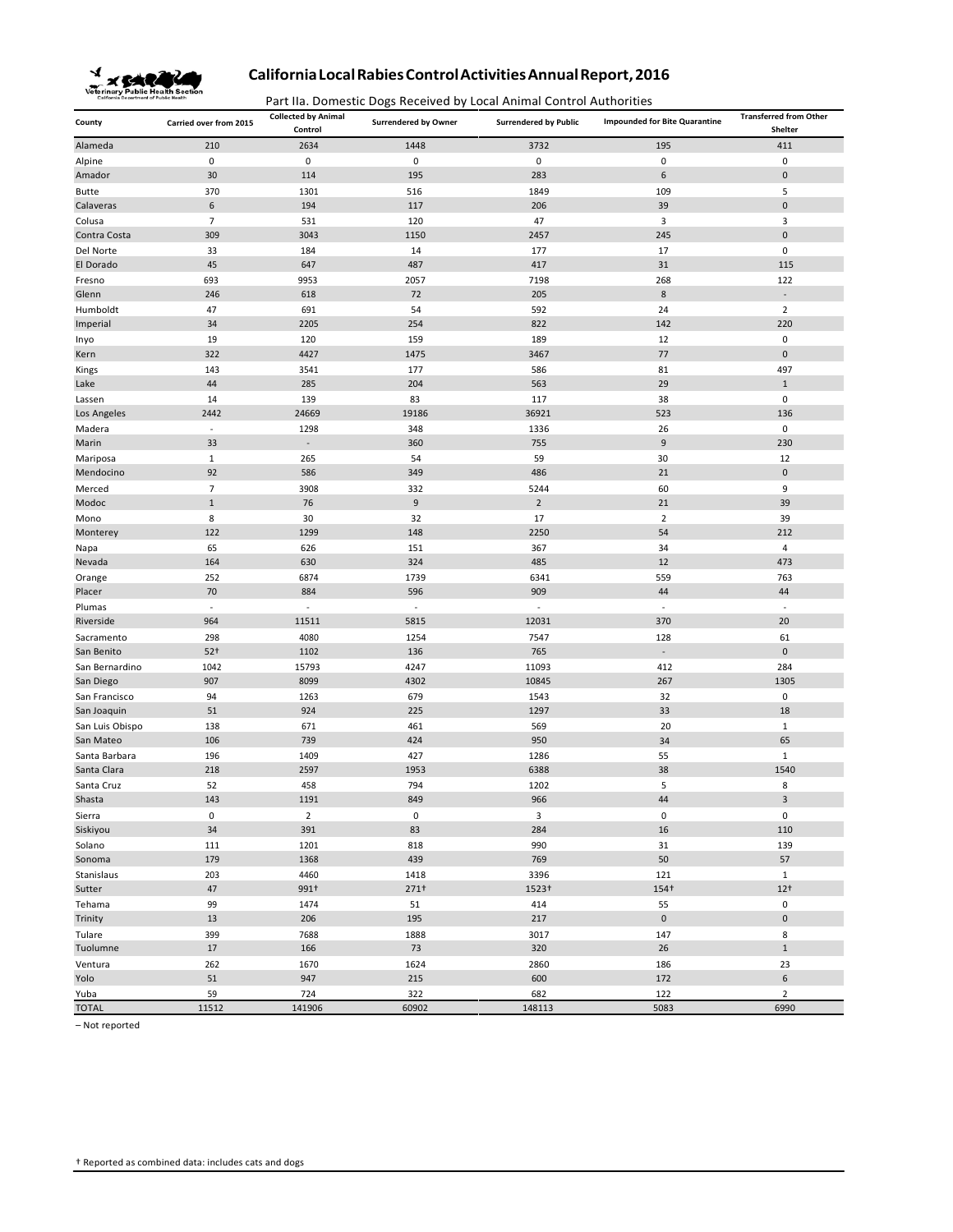

Part IIb. Domestic Dogs Discharged by Local Animal Control Authorities

| County              | Reclaimedby<br>Owner     | Adopted     | <b>Relinquished to</b><br><b>Rescue Organization</b> | Euthanized               | Died                     | Stolen, Escaped, or<br>Unknown | Transferredto Other<br>Shelter | <b>Collected Dead</b>    | Carried Over to 2017 |
|---------------------|--------------------------|-------------|------------------------------------------------------|--------------------------|--------------------------|--------------------------------|--------------------------------|--------------------------|----------------------|
| Alameda             | 2656                     | 2152        | 525                                                  | 625                      | 41                       | 9                              | 2166                           | $\bf 0$                  | 297                  |
| Alpine              | $\mathbf 0$              | $\mathbf 0$ | $\mathbf 0$                                          | $\pmb{0}$                | $\pmb{0}$                | 0                              | 0                              | 0                        | $\mathbf 0$          |
| Amador              | 291                      | 198         | 42                                                   | 87                       | $1\,$                    | $\pmb{0}$                      | $1\,$                          | $\overline{4}$           | 28                   |
| Butte               | 1481                     | 873         | 539                                                  | 1147                     | 23                       | $\overline{2}$                 | 102                            | 143                      | 160                  |
| Calaveras           | 227                      | 86          | 169                                                  | 111                      | $\overline{3}$           | $\mathbf 0$                    | $\pmb{0}$                      | $\mathbf 0$              | 13                   |
| Colusa              | 280                      | 87          | 223                                                  | 76                       | $\overline{2}$           | 0                              | $\overline{2}$                 | 34                       | 6                    |
| Contra Costa        | 1777                     | 2115        | 2129                                                 | 812                      | 37                       | $\overline{2}$                 | 8                              | 636                      | 324                  |
| Del Norte           | 206                      | 140         | 52                                                   | 3                        | $\mathbf 2$              | 5                              | $\pmb{0}$                      | $\overline{\phantom{a}}$ | 42                   |
| El Dorado           | 697                      | 687         | 29                                                   | 279                      | $\mathbf{1}$             | 1                              | 12                             | 42                       | 45                   |
| Fresno              | 2600                     | 3580        | 3703                                                 | 6982                     | 213                      | 143                            | 2393                           | 2264                     | 867                  |
| Glenn               | 203                      | 37          | 318                                                  | 46                       | 5                        | $\overline{7}$                 | ×,                             | 39                       | 22                   |
| Humboldt            | 689                      | 265         | 319                                                  | 35                       | $\mathbf{1}$             | 3                              | 11                             | 9                        | 38                   |
| Imperial            | 460                      | 43          | 651                                                  | 462                      | 20                       | 8                              | 944                            | 868                      | 31                   |
| Inyo                | 170                      | 184         | 9                                                    | 20                       | $\mathsf 0$              | 0                              | 12                             | 4                        | 25                   |
| Kern                | 840                      | 3266        | 2229                                                 | 2898                     | 146                      | 24                             | 3                              | 300                      | 228                  |
| Kings               | 1196                     | 242         | 1792                                                 | 642                      | 27                       | 4                              | $\mathsf 0$                    | 331                      | 172                  |
| Lake                | 352                      | 200         | $\pmb{0}$                                            | 183                      | 5                        | $\mathbf 2$                    | 347                            | $\mathbf 0$              | 37                   |
| Lassen              | 114                      | 33          | 151                                                  | 33                       | $\pmb{0}$                | 0                              | $\mathbf 0$                    | $\mathsf 0$              | 11                   |
| Los Angeles         | 16593                    | 32678       | 9856                                                 | 9848                     | 535                      | 86                             | 1666                           | 9509                     | 2640                 |
| Madera              | 277                      | 533         | 1541                                                 | 603                      | 28                       | ٠                              | $\mathbf 0$                    | 259                      | ٠                    |
| Marin               | 445                      | 692         | 43                                                   | 278                      | $\overline{4}$           | $\pmb{0}$                      | $\bf 0$                        | 180                      | 41                   |
| Mariposa            | 209                      | $\mathsf 0$ | 126                                                  | 83                       | $\pmb{0}$                | $\overline{2}$                 | $\mathsf 0$                    | 3                        | $\overline{4}$       |
| Mendocino           | 498                      | 527         | 253                                                  | 103                      | $\overline{7}$           | 34                             | $\sqrt{4}$                     | 14                       | 113                  |
| Merced              | 553                      | 520         | 2826                                                 | 975                      | 156                      | $\overline{2}$                 | 22                             | 131                      | 10                   |
| Modoc               | 73                       | 20          | 57                                                   | $\boldsymbol{6}$         | $\pmb{0}$                | $\mathbf 0$                    | $\pmb{0}$                      | $\pmb{0}$                | $\overline{4}$       |
| Mono                | 14                       | 99          | $\mathbf 0$                                          | 11                       | $\pmb{0}$                | 0                              | $\mathsf 0$                    | 0                        | 4                    |
| Monterey            | 968                      | 482         | 934                                                  | 593                      | 15                       | $\overline{2}$                 | 421                            | 112                      | 103                  |
| Napa                | 489                      | 473         | 58                                                   | 115                      | $\pmb{0}$                | 0                              | 42                             | 55                       | 63                   |
| Nevada              | 743                      | 1089        | 48                                                   | 12                       | $\bf 8$                  | $\pmb{0}$                      | 31                             | $\boldsymbol{6}$         | 107                  |
| Orange              | 4994                     | 5677        | 1200                                                 | 658                      | 46                       | 11                             | 74                             | 1131                     | 247                  |
| Placer              | 897                      | 1024        | 107                                                  | 196                      | $\overline{4}$           | $\bf{0}$                       | 179                            | 71                       | 104                  |
| Plumas              | $\overline{\phantom{a}}$ | $\sim$      | $\overline{\phantom{a}}$                             | $\overline{\phantom{a}}$ | $\sim$                   | $\sim$                         | $\overline{\phantom{a}}$       | $\sim$                   | $\sim$               |
| Riverside           | 6744                     | 9792        | 6588                                                 | 4950                     | 283                      | 24                             | 810                            | 3601                     | 964                  |
| Sacramento          | 2809                     | 5752        | 581                                                  | 1892                     | 94                       | 12                             | 457                            | 775                      | 309                  |
| San Benito          | 394                      | 68          | 299                                                  | 241                      | $\overline{2}$           | $\overline{\phantom{a}}$       | $\,1\,$                        | 47                       | 22 <sup>†</sup>      |
| San Bernardino      | 6276                     | 12690       | 6596                                                 | 5759                     | 236                      | 112                            | 423                            | 5401                     | 1025                 |
| San Diego           | 7860                     | 11852       | 703                                                  | 3104                     | 78                       | 17                             | 1077                           | 520                      | 828                  |
| San Francisco       | 1145                     | 359         | 278                                                  | 358                      | 6                        | 0                              | 416                            | 221                      | 113                  |
| San Joaquin         | 891                      | 601         | 498                                                  | 441                      | 10                       | 5                              | 30                             | 99                       | 56                   |
| San Luis Obispo     | 559                      | 985         | 209                                                  | 134                      | 12                       | $\,1\,$                        | $\overline{2}$                 | 29                       | 55                   |
| San Mateo           | 1076                     | 1043        | 45                                                   | 287                      | 8                        | $\overline{2}$                 | 16                             | 282                      | 163                  |
| Santa Barbara       | 1474                     | 902         | 480                                                  | 292                      | 10                       | $\mathbf{1}$                   | 13                             | 320                      | 202                  |
| Santa Clara         | 3007                     | 4363        | 1712                                                 | 1555                     | 33                       | 193                            | 378                            | 837                      | 290                  |
| Santa Cruz          | 1007                     | 751         | 117                                                  | 509                      | 3                        | 0                              | 58                             | 93                       | 69                   |
| Shasta              | 937                      | 957         | 462                                                  | 620                      | 5                        | $\mathbf{1}$                   | 147                            | 120                      | 121                  |
| Sierra              | $\overline{2}$           | $\mathsf 3$ | $\pmb{0}$                                            | $\pmb{0}$                | $\pmb{0}$                | 0                              | $\pmb{0}$                      | $\pmb{0}$                | $\mathbf 0$          |
| Siskiyou            | 401                      | 112         | 125                                                  | 51                       | 8                        | 2                              | 183                            |                          | 88                   |
| Solano              | 814                      | 1116        | 410                                                  | 2085                     | 16                       | $\overline{2}$                 | 213                            | 175                      | 113                  |
| Sonoma              | 1520                     | 895         | 185                                                  | 315                      | $\sqrt{4}$               | $1\,$                          | 60                             | 75                       | 203<br>229           |
| Stanislaus          | 1839                     | 2321        | 2917                                                 | 2142                     | 40                       | 21                             | 90                             | 845                      |                      |
| Sutter              | 563                      | 538         | 373                                                  | 373                      | $\overline{\phantom{a}}$ | $1\,$                          | $\sqrt{2}$                     | 670+                     | 64                   |
| Tehama              | 556                      | 409         | 576                                                  | 173                      | 5                        | $\overline{2}$                 | 93                             | 18                       | 89                   |
| Trinity             | 242                      | 328         | 41                                                   | $\overline{\phantom{a}}$ | $\pmb{0}$                | $\pmb{0}$                      | $\sf 6$                        | $\mathbf 0$              | $10\,$               |
| Tulare              | 936                      | 645         | 3419                                                 | 3631                     | 61                       | 63                             | 890                            | 800                      | 355                  |
| Tuolumne<br>Ventura | 248<br>2209              | 18<br>2968  | 163<br>482                                           | 161<br>538               | $\,1\,$<br>59            | $\pmb{0}$<br>4                 | $\pmb{0}$<br>105               | $\bf 8$<br>796           | 12<br>311            |
|                     | 712                      | 592         | 381                                                  | 136                      | $\overline{7}$           | $\mathbf 0$                    | 91                             |                          | 38                   |
| Yolo<br>Yuba        | 428                      | 397         | 249                                                  | 785                      | 5                        | $\mathbf{1}$                   | $\mathbf 0$                    | 179<br>98                | 46                   |
| <b>TOTAL</b>        | 85641                    | 118459      | 57818                                                | 58454                    | 2323                     | 812                            | 14001                          | 31485                    | 11539                |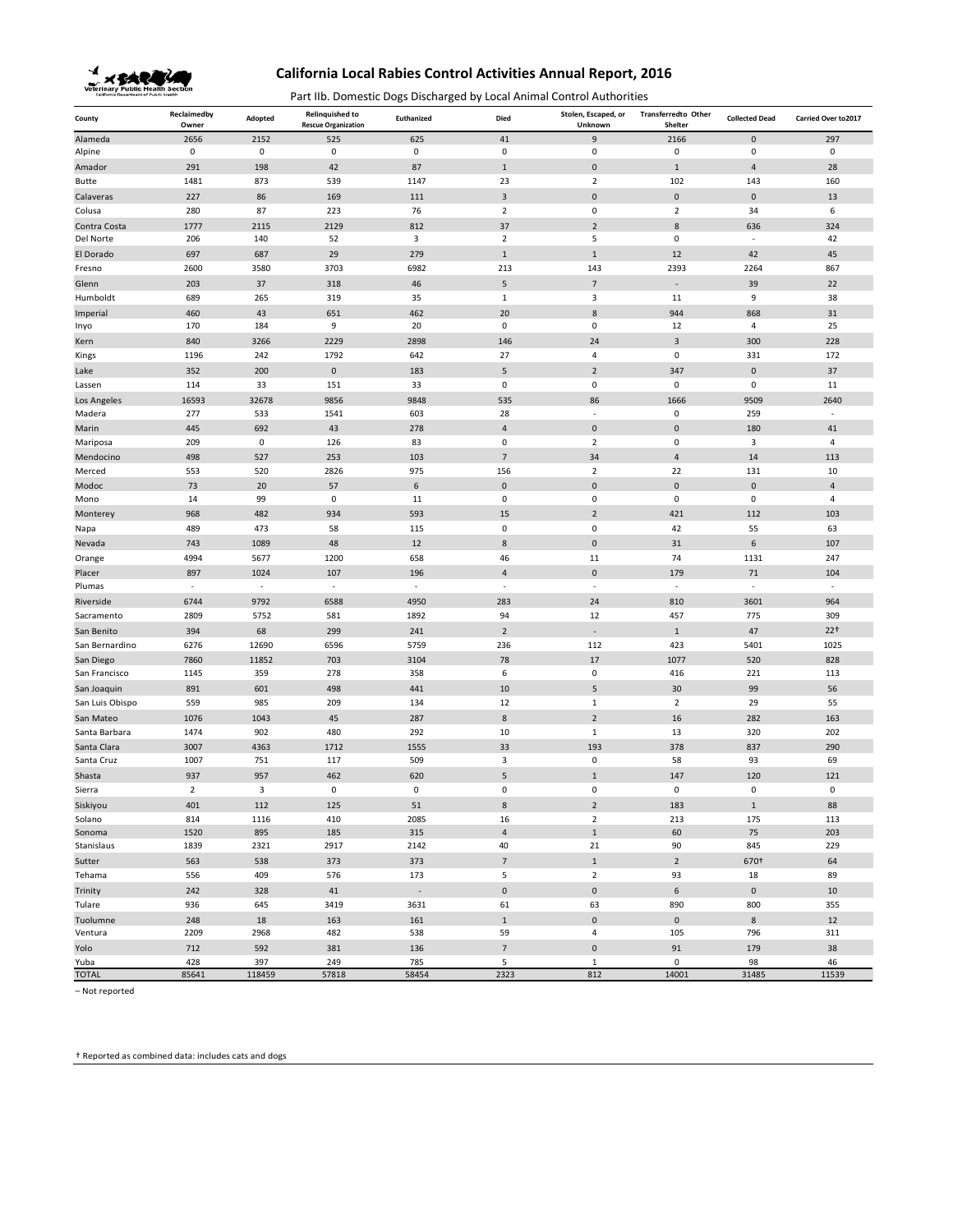

Part IIIa. Domestic Cats Received by Local Animal Control Authorities

| County          | Carried over from 2015   | <b>Collected by Animal</b><br>Control | <b>Surrendered by Owner</b> | <b>Surrendered by Public</b> | <b>Impounded for Bite Quarantine</b> | <b>Transferred from Other</b><br>Shelter |  |
|-----------------|--------------------------|---------------------------------------|-----------------------------|------------------------------|--------------------------------------|------------------------------------------|--|
| Alameda         | 210                      | 2634                                  | 1448                        | 3732                         | 195                                  | 411                                      |  |
| Alpine          | 0                        | 0                                     | 0                           | 0                            | 0                                    | 0                                        |  |
| Amador          | 18                       | 10                                    | 316                         | 440                          | $\overline{4}$                       | $\pmb{0}$                                |  |
| <b>Butte</b>    | 178                      | 505                                   | 301                         | 2653                         | 36                                   | $\overline{2}$                           |  |
| Calaveras       | 28                       | 25                                    | 211                         | 275                          | 15                                   | $\pmb{0}$                                |  |
| Colusa          | 6                        | 115                                   | 93                          | 407                          | $\overline{2}$                       | $\bf 0$                                  |  |
| Contra Costa    | 200                      | 1508                                  | 673                         | 3342                         | 101                                  | $\pmb{0}$                                |  |
| Del Norte       | $\omega$                 | $\sim$                                | $\sim$                      | $\omega$                     | $\bar{z}$                            | ÷,                                       |  |
| El Dorado       | 49                       | 177                                   | 530                         | 614                          | 10                                   | $\mathsf 3$                              |  |
| Fresno          | 208                      | 3466                                  | 1059                        | 7232                         | 26                                   | 3                                        |  |
| Glenn           | $\pmb{0}$                | 246                                   | 16                          | 53                           | $\pmb{0}$                            |                                          |  |
| Humboldt        | 26                       | 190                                   | 39                          | 299                          | $\overline{2}$                       | $\bf 0$                                  |  |
| Imperial        | 12                       | 963                                   | 149                         | 429                          | 10                                   | 60                                       |  |
| Inyo            | 17                       | 17                                    | 130                         | 84                           | $\mathbf 1$                          | $\bf 0$                                  |  |
| Kern            | 114                      | 671                                   | 333                         | 5177                         | $\overline{2}$                       | $\mathbf{1}$                             |  |
| Kings           | 12                       | 1153                                  | 48                          | 491                          | 3                                    | 168                                      |  |
| Lake            | 23                       | 107                                   | 195                         | 1482                         | $\overline{7}$                       | $\overline{4}$                           |  |
| Lassen          | 0                        | 0                                     | 77                          | 68                           | 6                                    | 0                                        |  |
| Los Angeles     | 1093                     | 24664                                 | 7836                        | 44249                        | 121                                  | 75                                       |  |
| Madera          | $\overline{\phantom{a}}$ | 395                                   | 81                          | 1167                         | 18                                   | $\mathbf 0$                              |  |
| Marin           | 82                       | ÷                                     | 553                         | 585                          | $\pmb{0}$                            | 477                                      |  |
| Mariposa        | 0                        | 25                                    | 57                          | 110                          | 8                                    | $\bf 0$                                  |  |
| Mendocino       | 89                       | 109                                   | 194                         | 634                          | 5                                    | $\bf 0$                                  |  |
| Merced          | 5                        | 2319                                  | 255                         | 4827                         | 5                                    | 9                                        |  |
| Modoc           | $\pmb{0}$                | 45                                    | $\pmb{0}$                   | $\mathsf{O}\xspace$          | $\pmb{0}$                            | $\pmb{0}$                                |  |
| Mono            | 16                       | 25                                    | 20                          | 18                           | 0                                    | 0                                        |  |
| Monterey        | 47                       | 709                                   | 442                         | 1944                         | 27                                   | 133                                      |  |
| Napa            | 36                       | 68                                    | 119                         | 764                          | $\overline{7}$                       | 0                                        |  |
| Nevada          | 192                      | 292                                   | 217                         | 595                          | $\mathbf{1}$                         | 152                                      |  |
| Orange          | 246                      | 7163                                  | 812                         | 11913                        | 63                                   | 375                                      |  |
| Placer          | 98                       | 277                                   | 527                         | 1451                         | 17                                   | 176                                      |  |
| Plumas          | $\blacksquare$           | $\overline{\phantom{a}}$              | $\omega$                    | $\blacksquare$               | $\bar{z}$                            | $\overline{\phantom{a}}$                 |  |
| Riverside       | 549                      | 7873                                  | 2859                        | 14515                        | 136                                  | 41                                       |  |
| Sacramento      | 160                      | 1488                                  | 953                         | 10087                        | 4                                    | 114                                      |  |
| San Benito      | $52+$                    | 1642                                  | 92                          | 836                          | $\blacksquare$                       | $\pmb{0}$                                |  |
| San Bernardino  | 687                      | 7561                                  | 2121                        | 15668                        | 105                                  | 55                                       |  |
| San Diego       | 812                      | 2836                                  | 5063                        | 11854                        | 27                                   | 2336                                     |  |
| San Francisco   | 123                      | 732                                   | 452                         | 1877                         | $\mathbf 1$                          | $\pmb{0}$                                |  |
| San Joaquin     | 36                       | 324                                   | 102                         | 1840                         | $\overline{7}$                       | 6                                        |  |
| San Luis Obispo | 128                      | 772                                   | 246                         | 476                          | 11                                   | $\mathbf 0$                              |  |
| San Mateo       | 144                      | 596                                   | 419                         | 1146                         | 4                                    | 55                                       |  |
| Santa Barbara   | 170                      | 408                                   | 376                         | 1277                         | 4                                    | 13                                       |  |
| Santa Clara     | 328                      | 1483                                  | 1062                        | 12630                        | 4                                    | 700                                      |  |
| Santa Cruz      | 82                       | 286                                   | 708                         | 1395                         | 3                                    | 3                                        |  |
| Shasta          | 96                       | 317                                   | 431                         | 1728                         | 29                                   | $\pmb{0}$                                |  |
| Sierra          | $\pmb{0}$                | $\pmb{0}$                             | $\pmb{0}$                   | $\mathbf 1$                  | $\pmb{0}$                            | $\pmb{0}$                                |  |
| Siskiyou        | 88                       | $\sqrt{4}$                            | 100                         | 127                          | $\mathbf{1}$                         | 52                                       |  |
| Solano          | 49                       | 287                                   | 559                         | 3173                         | $\mathbf{1}$                         | 32                                       |  |
| Sonoma          | 221                      | 264                                   | 508                         | 1057                         | 12                                   | 126                                      |  |
| Stanislaus      | 85                       | 1250                                  | 676                         | 7747                         | 21                                   | $\pmb{0}$                                |  |
| Sutter          | 35                       | 991+                                  | 271 <sup>†</sup>            | 1523+                        | 154+                                 | $12+$                                    |  |
| Tehama          | $\overline{7}$           | 98                                    | 266                         | 226                          | $\overline{2}$                       | $\pmb{0}$                                |  |
| Trinity         | 5                        | $10\,$                                | 199                         | 201                          | $\pmb{0}$                            | $\mathsf{O}\xspace$                      |  |
| Tulare          | 182                      | 575                                   | 507                         | 2107                         | 26                                   | 26                                       |  |
| Tuolumne        | 31                       | 32                                    | 42                          | 426                          | 24                                   | $\mathbf 0$                              |  |
| Ventura         | 203                      | 450                                   | 785                         | 2973                         | 282                                  | 33                                       |  |
| Yolo            | 29                       | 753                                   | 188                         | 1289                         | 57                                   | $11\,$                                   |  |
| Yuba            | 41                       | 489                                   | 117                         | 1101                         | 39                                   | 3                                        |  |
| <b>TOTAL</b>    | 7296                     | 78408                                 | 35562                       | 190792                       | 1492                                 | 5655                                     |  |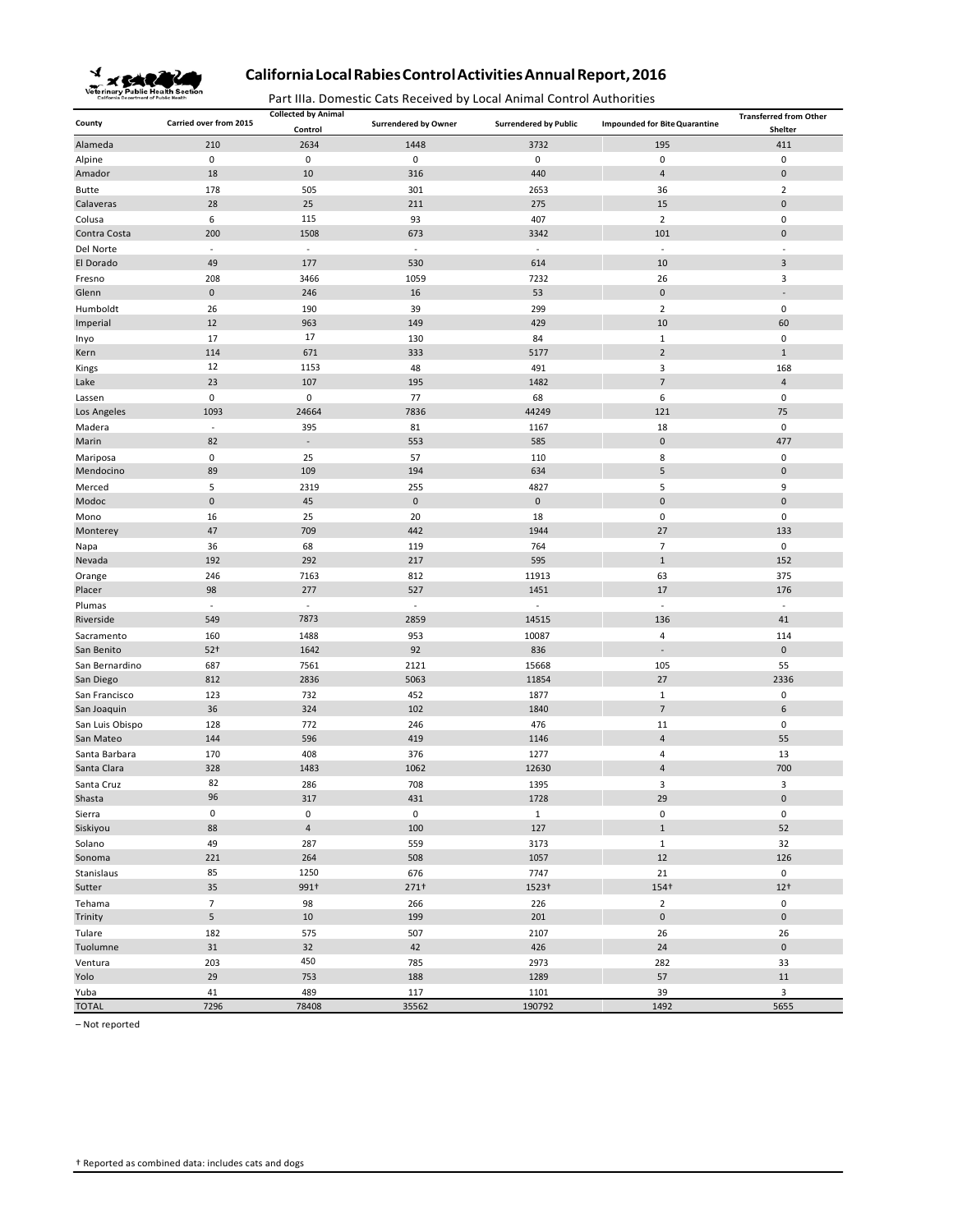

Part IIIb. Domestic Cats Discharged by Local Animal Control Authorities

|                      | Reclaimedby              |                          | <b>Relinquished to</b>     |               |                          | Stolen, Escaped, or      | <b>TransferredtoOther</b> |                          |                          |
|----------------------|--------------------------|--------------------------|----------------------------|---------------|--------------------------|--------------------------|---------------------------|--------------------------|--------------------------|
| County               | Owner                    | Adopted                  | <b>Rescue Organization</b> | Euthanized    | Died                     | Unknown                  | Shelter                   | <b>Collected Dead</b>    | Carried Over to 2017     |
| Alameda              | 296                      | 2378                     | 1188                       | 2810          | 123                      | 8                        | 1654                      | $\mathbf 0$              | 320                      |
| Alpine               | 0                        | $\pmb{0}$                | $\mathsf 0$                | $\mathsf 0$   | $\mathbf 0$              | $\pmb{0}$                | $\mathbf 0$               | $\mathbf 0$              | $\pmb{0}$                |
| Amador               | 25                       | 115                      | 450                        | 68            | $\overline{3}$           | $\mathbf 0$              | $\mathbf 1$               | 10                       | 24                       |
| Butte                | 87                       | 622                      | 102                        | 2644          | 54                       | 8                        | 17                        | 291                      | 142                      |
| Calaveras            | $\boldsymbol{6}$         | 105                      | 250                        | 127           | $\overline{4}$           | $\mathbf 0$              | $\mathbf{0}$              | $\mathbf 0$              | 89                       |
| Colusa               | 21                       | 60                       | 74                         | 403           | $\overline{2}$           | $\mathbf{1}$             | $\mathbf 0$               | 56                       | 5                        |
| Contra Costa         | 172                      | 2006                     | 2319                       | 914           | 188                      | $\overline{3}$           | $\pmb{0}$                 | 1374                     | 222                      |
| Del Norte            | ×.                       | ×.                       | ×                          | $\sim$        | ×,                       | $\overline{\phantom{a}}$ | $\overline{\phantom{a}}$  | ÷,                       | $\sim$                   |
| El Dorado            | 52                       | 795                      | 26                         | 465           | 28                       | $\mathbf 0$              | $\overline{7}$            | 76                       | 51                       |
| Fresno               | 131                      | 1470                     | 331                        | 7524          | 519                      | 192                      | 1445                      | 2043                     | 238                      |
| Glenn                | $\overline{2}$           | $1\,$                    | 18                         | 117           | 3                        | $1\,$                    |                           | 111                      | $1\,$                    |
| Humboldt             | 24                       | 195                      | 147                        | 80            | 11                       | $\,1\,$                  | $\mathbf 0$               | 24                       | 25                       |
| Imperial             | $\mathbf{1}$             | $\bf 0$                  | 90                         | 422           | $\overline{7}$           | 12                       | $\pmb{0}$                 | 1064                     | $\pmb{0}$                |
| Inyo                 | $\overline{7}$           | 178                      | $\mathsf 0$                | 4             | $\mathbf 0$              | $\mathbf 0$              | 0                         | 5                        | 22                       |
| Kern                 | 22                       | 1960                     | 399                        | 2211          | 122                      | 1431                     | $\pmb{0}$                 | 210                      | 104                      |
| Kings                | 28                       | 131                      | 661                        | 312           | 120                      | 10                       | $\mathbf 0$               | 685                      | 40                       |
| Lake                 | 60                       | 712                      | $\mathbf 0$                | 685           | 27                       | 5                        | 296                       | $\mathbf 0$              | 33                       |
| Lassen               | 4                        | 121                      | 19                         | 72            | $\mathbf 0$              | $\pmb{0}$                | $\mathsf 0$               | $\mathbf 0$              | 15                       |
| Los Angeles          | 1063                     | 18484                    | 7431                       | 18154         | 1129                     | 308                      | 4324                      | 11878                    | 964                      |
| Madera               | 12                       | 780                      | 157                        | 663           | 31                       | ×.                       | $\mathbf 0$               | 252                      | ×                        |
|                      |                          |                          |                            |               |                          | $\mathbf 0$              |                           |                          | 101                      |
| Marin                | 138                      | 1290                     | 41                         | 289           | $\bf 8$                  |                          | $\pmb{0}$                 | 183                      |                          |
| Mariposa             | 9                        | $\pmb{0}$                | 70                         | 119           | $\overline{2}$           | $\pmb{0}$                | $\pmb{0}$                 | $\mathbf 0$              | $\,1\,$                  |
| Mendocino            | 46                       | 440                      | 310                        | 124<br>2942   | 21                       | 37                       | 5                         | 23                       | 65                       |
| Merced               | 22                       | 231                      | 1821                       |               | 65                       | 4                        | 0                         | 231                      | $\overline{4}$           |
| Modoc                | $\mathbf 0$              | 45                       | $\mathbf 0$                | $\mathbf 0$   | $\pmb{0}$                | $\mathbf 0$              | $\pmb{0}$                 | $\overline{3}$           | $\pmb{0}$                |
| Mono                 | $\pmb{0}$                | 58                       | $\mathsf 0$                | 12            | $\mathbf 0$              | $\pmb{0}$                | $\mathbf 0$               | $\pmb{0}$                | 9                        |
| Monterey             | 59                       | 312                      | 675                        | 1782          | 26                       | $1\,$                    | 109                       | 254                      | 55                       |
| Napa                 | 40                       | 463                      | 264                        | 129           | 31                       | $\pmb{0}$                | 20                        | 73                       | 44                       |
| Nevada               | 38                       | 980                      | 70                         | 10            | 80                       | $\mathbf 0$              | 26                        | 33                       | 213                      |
| Orange               | 366                      | 4180                     | 684                        | 5658          | 246                      | 59                       | 59                        | 3110                     | 328                      |
| Placer               | 100                      | 1757                     | 346                        | 276           | 45                       | $\overline{a}$           | 133                       | 203                      | 108                      |
| Plumas               | $\overline{\phantom{a}}$ | $\overline{\phantom{a}}$ | ä,                         | ×,            | $\overline{\phantom{a}}$ | $\overline{\phantom{a}}$ | $\overline{\phantom{a}}$  | $\overline{\phantom{a}}$ | $\overline{\phantom{a}}$ |
| Riverside            | 340                      | 6436                     | 3838                       | 13591         | 561                      | 591                      | 276                       | 3890                     | 641                      |
| Sacramento           | 159                      | 5684                     | 669                        | 2144          | 281                      | 60                       | 140                       | 840                      | 165                      |
| San Benito           | 24                       | 65                       | 198                        | 1132          | $\overline{2}$           |                          | $\mathbf{1}$              | 176                      | 22 <sup>†</sup>          |
| San Bernardino       | 398                      | 6612                     | 5042                       | 11111         | 621                      | 294                      | 74                        | 3444                     | 598                      |
| San Diego            | 817                      | 14372                    | 121                        | 4529          | 245                      | 25                       | 1044                      | 443                      | 500                      |
| San Francisco        | 213                      | 897                      | 105                        | 257           | 31                       | $\mathbf 2$              | 734                       | 389                      | 94                       |
| San Joaquin          | 42                       | 494                      | 331                        | 1283          | 49                       | 5                        | 12                        | 309                      | 50                       |
| San Luis Obispo      | 83                       | 1136                     | 394                        | 109           | 55                       | 6                        | $\mathbf{1}$              | 114                      | 48                       |
| San Mateo            | 243                      | 1436                     | 71                         | 405           | 127                      | $\boldsymbol{6}$         | $\boldsymbol{6}$          | 803                      | 168                      |
| Santa Barbara        | 170                      | 1221                     | 380                        | 293           | 28                       | 1                        | 8                         | 350                      | 147                      |
| Santa Clara          | 415                      | 5677                     | 6748                       | 2046          | 201                      | 335                      | 613                       | 2324                     | 498                      |
| Santa Cruz           | 198                      | 847                      | 513                        | 629           | $\overline{7}$           | $\pmb{0}$                | 16                        | 182                      | 56                       |
| Shasta               | 37                       | 698                      | 342                        | 1300          | 92                       | $\boldsymbol{6}$         | $\overline{7}$            | 204                      | 117                      |
| Sierra               | $\pmb{0}$                | $\pmb{0}$                | $\pmb{0}$                  | $\mathbf{1}$  | $\pmb{0}$                | $\mathbf 0$              | 0                         | $\mathbf 0$              | $\pmb{0}$                |
| Siskiyou             | $\overline{7}$           | 152                      | 21                         | 9             |                          |                          | 88                        | 12                       | 112                      |
| Solano               | 62                       | 1202                     | 532                        | 988           | 128                      | 23                       | 531                       | 577                      | 44                       |
| Sonoma               | 223                      | 1275                     | 239                        | 352           | 45                       | 5                        | 54                        | 269                      | 184                      |
| Stanislaus           | 63                       | 1116                     | 2785                       | 5072          | 408                      | 87                       | 90                        | 158                      | 1341                     |
| Sutter               | 20                       | 192                      | 278                        | 457           | $21\,$                   | $\,1\,$                  | $\mathbf 0$               | 670 <sup>+</sup>         | 35                       |
| Tehama               | 5                        | 217                      | 205                        | 124           | 22                       | $\mathbf 2$              | $\mathbf 0$               | 99                       | 15                       |
|                      | 11                       | 277                      | 42                         | 80            | $\pmb{0}$                | $\pmb{0}$                | $\mathbf 0$               | $\mathbf 0$              | $\boldsymbol{6}$         |
| Trinity<br>Tulare    | 16                       | 481                      | 359                        | 2275          | 88                       | 129                      | 70                        | 740                      | 47                       |
| Tuolumne             |                          |                          |                            |               | $\mathsf{O}\xspace$      | $\pmb{0}$                | $\mathbf 0$               |                          |                          |
|                      | 15                       | 28                       | 78                         | 403           |                          |                          |                           | 15                       | 31                       |
| Ventura              | 194                      | 3056                     | 191                        | 505           | 204                      | 10                       | $30\,$                    | 835                      | 191                      |
| Yolo                 | 96                       | 766                      | 361                        | 255           | 46                       | $\pmb{0}$                | 212                       | 373                      | 20                       |
| Yuba<br><b>TOTAL</b> | 27<br>6709               | 150<br>94356             | 179<br>41965               | 1371<br>99737 | 51<br>6216               | $\overline{4}$<br>3677   | $\mathsf 0$<br>12103      | 99<br>38837              | 8<br>8339                |
|                      |                          |                          |                            |               |                          |                          |                           |                          |                          |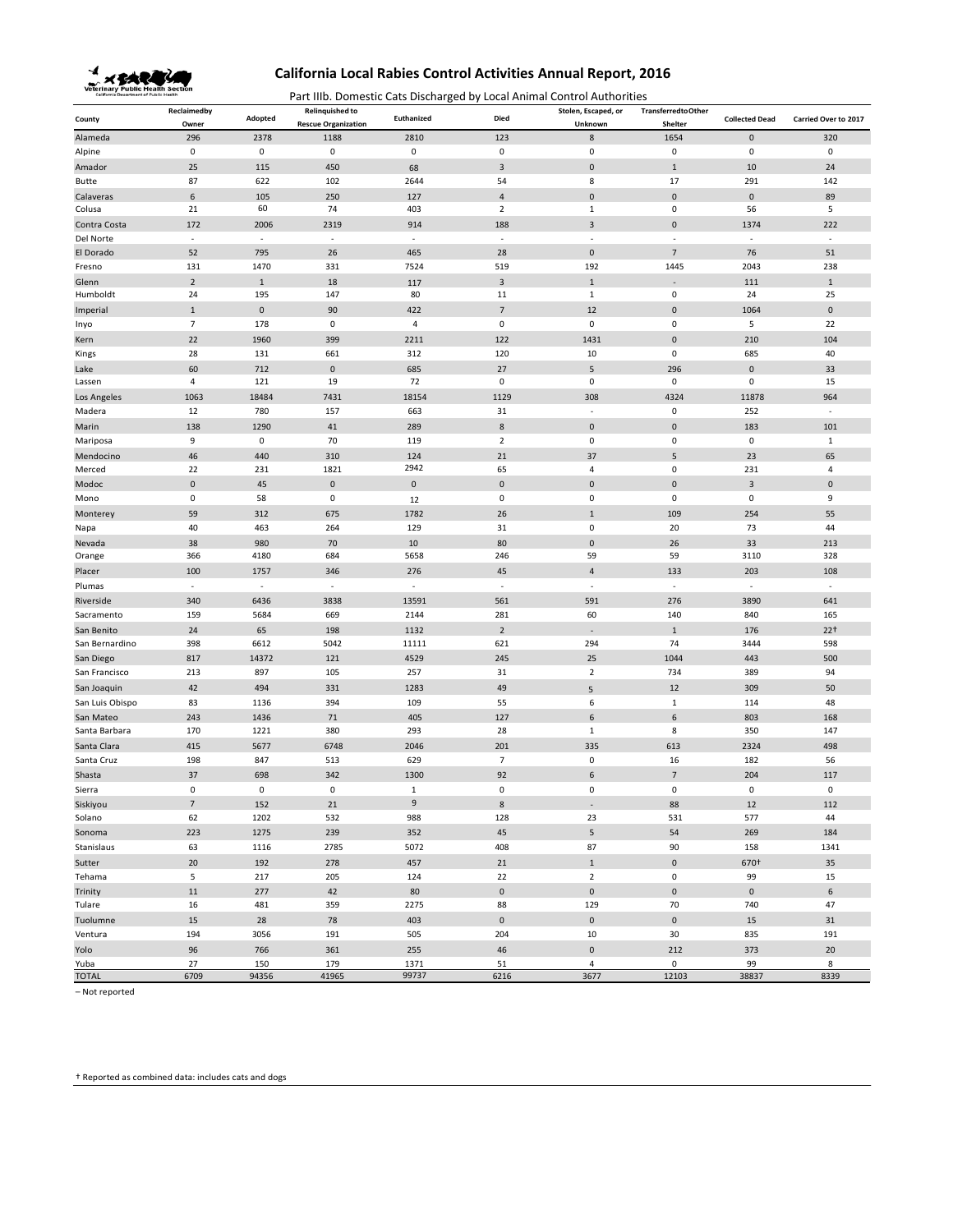

Part IVa. Animal Bites

|                 | <b>Owned Dogs,</b>             | <b>Owned Dogs,</b>       | <b>Owned Dogs,</b>                | Unowned, Stray, or         | <b>Other Domestic</b>   |
|-----------------|--------------------------------|--------------------------|-----------------------------------|----------------------------|-------------------------|
| County          | <b>Vaccinated and Licensed</b> | <b>Vaccinated Only</b>   | <b>Not Vaccinated or Licensed</b> | <b>Unknown Status Dogs</b> | <b>Animals</b>          |
| Alameda         | 188                            | 191                      | 143                               | 71                         | $\pmb{0}$               |
| Alpine          | $\overline{4}$                 | $\overline{\phantom{a}}$ | 3                                 | ÷,                         | $\overline{a}$          |
| Amador          | 22                             | 18                       | 45                                | 5                          | $\,1\,$                 |
| Butte           | 77                             | 280                      | 309                               | 90                         | $\overline{\mathbf{3}}$ |
| Calaveras       | 30                             | 58                       | 66                                | 35                         | $\pmb{0}$               |
| Colusa          | $\overline{7}$                 | 11                       | 12                                | 3                          | $1\,$                   |
| Contra Costa    | 306                            | 156                      | 806                               | 204                        | $1\,$                   |
| Del Norte       | $\overline{3}$                 | 8                        | 39                                | 18                         | ÷,                      |
| El Dorado       | 76                             | 160                      | 102                               | 34                         | $\,1\,$                 |
| Fresno          | 83                             | 108                      | 862                               | 412                        | $\pmb{0}$               |
| Glenn           | 15                             | 21                       | 14                                | $11\,$                     | $\mathbf 1$             |
| Humboldt        | 37                             | 50                       | 42                                | 47                         | $\overline{2}$          |
| Imperial        | 85                             | 39                       | 101                               | 46                         | $\pmb{0}$               |
| Inyo            | 15                             | 22                       | $\overline{7}$                    | $\,$ 8 $\,$                | $\pmb{0}$               |
| Kern            | 29                             | 9                        | 406                               | 180                        | $\pmb{0}$               |
| Kings           | $\overline{7}$                 | 22                       | 49                                | 13                         | $\pmb{0}$               |
| Lake            | $\overline{7}$                 | 29                       | 46                                | 19                         | ÷,                      |
| Lassen          | 20                             | 70                       | 21                                | $\overline{2}$             | $\pmb{0}$               |
| Los Angeles     | 917                            | 1035                     | 3749                              | 2473                       | 12                      |
| Madera          | $\overline{a}$                 | $\overline{4}$           | 77                                | 53                         | $\pmb{0}$               |
| Marin           | 131                            | 34                       | 74                                | 12                         | $\pmb{0}$               |
| Mariposa        | 14                             | 17                       | 28                                | 4                          | $\mathbf 2$             |
| Mendocino       | 64                             | 48                       | 150                               | 59                         | $\overline{3}$          |
| Merced          | 19                             | 42                       | 98                                | 56                         | $\,1\,$                 |
| Modoc           | $\,1\,$                        | $\sqrt{4}$               | 11                                | $\mathbf 1$                | $\pmb{0}$               |
| Mono            | 11                             | 12                       | 6                                 | $\overline{2}$             | $\pmb{0}$               |
| Monterey        | 77                             | 51                       | 130                               | 38                         | $\mathbf 1$             |
| Napa            | 33                             | 62                       | 70                                | 3                          | $\pmb{0}$               |
| Nevada          | 47                             | 155                      | 62                                | 17                         | $\pmb{0}$               |
| Orange          | 753                            | 568                      | 617                               | 244                        | 8                       |
| Placer          | 63                             | 209                      | 146                               | 63                         | $\mathsf 3$             |
| Plumas          | $\Box$                         | $\sim$                   | $\overline{\phantom{a}}$          | $\Box$                     | ä,                      |
| Riverside       | 533                            | 327                      | 1067                              | 481                        | $\mathsf 3$             |
| Sacramento      | 10                             | 27                       | 1104                              | 432                        | $\,1\,$                 |
| San Benito      | 11                             | 13                       | 26                                | 11                         | $\pmb{0}$               |
| San Bernardino  | 376                            | 340                      | 1062                              | 450                        | $\overline{3}$          |
| San Diego       | 833                            | 208                      | 2286                              | 250                        | 5                       |
| San Francisco   | $\overline{\phantom{a}}$       | $\overline{\phantom{a}}$ | $\overline{\phantom{a}}$          | 667                        | 24 <sup>‡</sup>         |
| San Joaquin     | 51                             | 51                       | 94                                | 31                         | $\pmb{0}$               |
| San Luis Obispo | 6                              | 31                       | 359                               | $\mathbf{1}$               | 9                       |
| San Mateo       | 198                            | 249                      | 198                               | 106                        | $\mathsf 3$             |
| Santa Barbara   | 200                            | 141                      | 135                               | 155                        | 0                       |
| Santa Clara     | 337                            | 400                      | 571                               | 184                        | 16                      |
| Santa Cruz      | 73                             | 69                       | 121                               | 42                         | $\overline{2}$          |
| Shasta          | 71                             | 101                      | 196                               | 44                         | $\overline{2}$          |
| Sierra          | $\mathbf 0$                    | $\overline{\mathbf{3}}$  | $\mathbf{1}$                      | $\mathbf{1}$               | $\pmb{0}$               |
| Siskiyou        | 12                             | $\overline{\phantom{a}}$ | 18                                | $17$                       | $\frac{1}{2}$           |
| Solano          | 331                            | 230                      | 54                                | 102                        | $\mathbf 0$             |
| Sonoma          | 301                            | 143                      | 337                               | 94                         | 11                      |
| Stanislaus      | 166                            | 163                      | 266                               | 254                        | $\pmb{0}$               |
| Sutter          | $107+$                         | 164+                     | 232+                              | $102 +$                    | 12                      |
| Tehama          | 8                              | $\overline{7}$           | 14                                | $\overline{4}$             | $\mathbf 0$             |
| Trinity         | 25                             | 5                        | $\,$ 6 $\,$                       | $\bf 8$                    | $\pmb{0}$               |
| Tulare          | 16                             | 36                       | 146                               | 103                        | 3                       |
| Tuolumne        | 32                             | 48                       | 65                                | 33                         | $\pmb{0}$               |
| Ventura         | 321                            | 91                       | 689                               | 184                        | $\,1\,$                 |
| Yolo            | 351                            | 82                       | $80\,$                            | 5                          | $\mathsf 3$             |
| Yuba            | 38                             | 38                       | 88                                | 53                         | $\,1\,$                 |
| <b>TOTAL</b>    | 7445                           | 6303                     | 17274                             | 7935                       | 115                     |

– Not reported

† Reported as combined data: includes cats and dogs

‡ Reported as combined data: includes other domestic and wild animals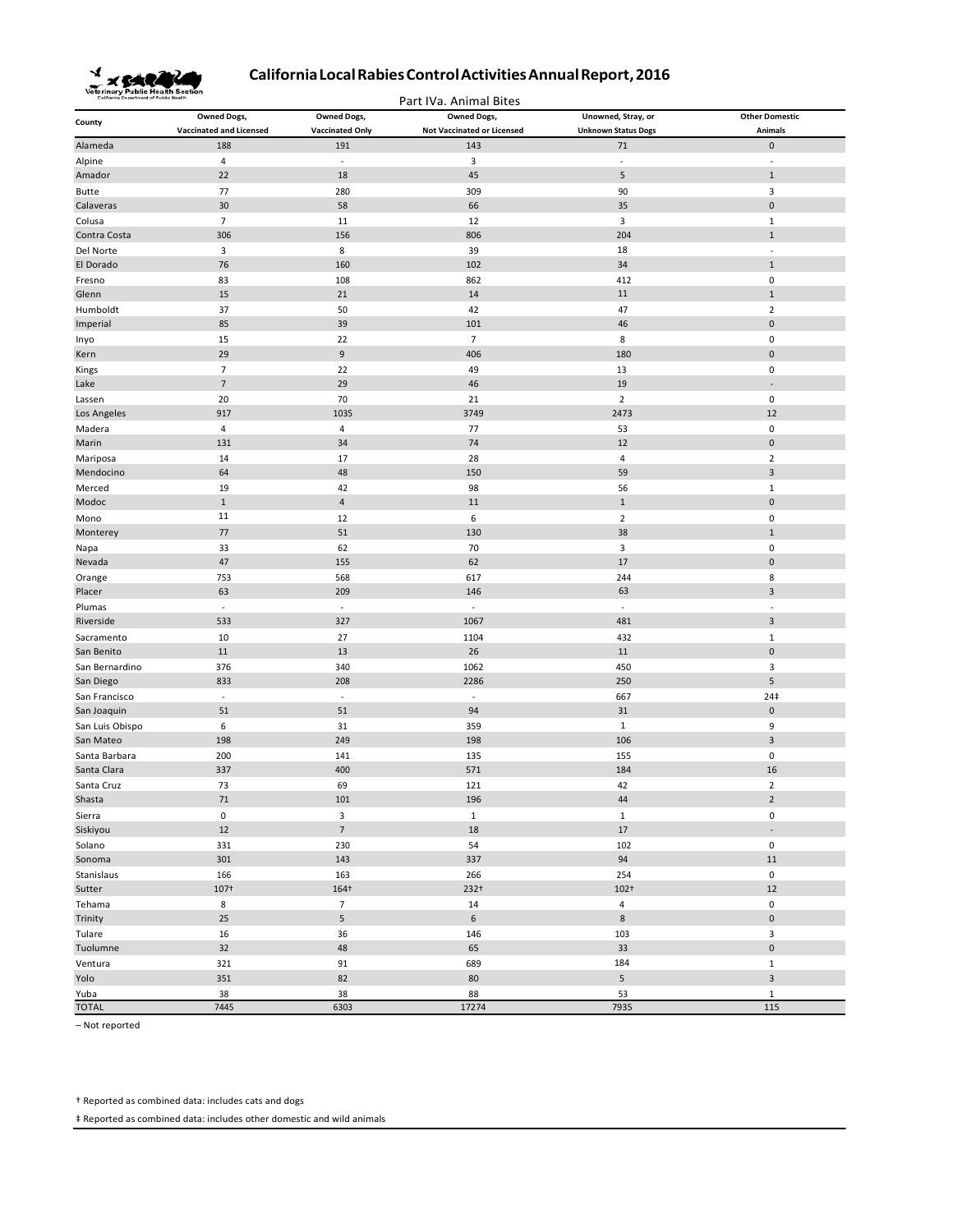

Part IVb. Animal Bites

| County          | <b>Owned Cats,</b>             | <b>Owned Cats,</b>       | <b>Owned Cats,</b>                | Unowned, Stray, or         | <b>Wild Animals</b>      |
|-----------------|--------------------------------|--------------------------|-----------------------------------|----------------------------|--------------------------|
|                 | <b>Vaccinated and Licensed</b> | <b>Vaccinated Only</b>   | <b>Not Vaccinated or Licensed</b> | <b>Unknown Status Cats</b> |                          |
| Alameda         | $\overline{7}$                 | 19                       | 49                                | 62                         | 14                       |
| Alpine          | $\pmb{0}$                      | $\blacksquare$           | $\pmb{0}$                         | $\overline{\phantom{a}}$   | $\overline{\phantom{a}}$ |
| Amador          | $\pmb{0}$                      | $\overline{7}$           | 30                                | $\,$ 6 $\,$                | 39                       |
| Butte           | $\pmb{0}$                      | 93                       | 113                               | 70                         | 70                       |
| Calaveras       | $\pmb{0}$                      | $13\,$                   | 27                                | 11                         | 19                       |
| Colusa          | $\pmb{0}$                      | 5                        | 6                                 | $\overline{2}$             | 17                       |
| Contra Costa    | 15                             | 22                       | 168                               | 127                        | 69                       |
| Del Norte       | $\blacksquare$                 | $\overline{\phantom{a}}$ | $\overline{\phantom{a}}$          | $\overline{\phantom{a}}$   | L.                       |
| El Dorado       | $\pmb{0}$                      | 53                       | 48                                | 28                         | 91                       |
| Fresno          | $\pmb{0}$                      | 14                       | 42                                | 76                         | 6                        |
| Glenn           | $\pmb{0}$                      | $\bf 8$                  | $\overline{7}$                    | $\overline{7}$             |                          |
| Humboldt        | $\pmb{0}$                      | $\overline{\mathbf{3}}$  | 6                                 | 8                          | $\,1\,$                  |
| Imperial        | $\mathsf 3$                    | $\pmb{0}$                | $\overline{3}$                    | $\sqrt{5}$                 | $\overline{7}$           |
| Inyo            | $\pmb{0}$                      | $\overline{2}$           | $\overline{2}$                    | $\pmb{0}$                  | $1\,$                    |
| Kern            | $\pmb{0}$                      | $\pmb{0}$                | 24                                | 25                         | $\overline{4}$           |
| Kings           | $\pmb{0}$                      | $\pmb{0}$                | $\pmb{0}$                         | $\pmb{0}$                  | $\pmb{0}$                |
| Lake            | $\pmb{0}$                      | 5                        | 10                                | 10                         | $\mathbf{1}$             |
| Lassen          | $\pmb{0}$                      | $\mathbf{1}$             | 3                                 | $\mathbf{1}$               | $\pmb{0}$                |
| Los Angeles     | $\overline{7}$                 | 144                      | 458                               | 386                        | 87                       |
| Madera          | $\mathbf 0$                    | $\overline{2}$           | 14                                | ÷,                         | $\pmb{0}$                |
| Marin           | $\overline{\phantom{a}}$       | 35                       | 40                                | 6                          | $\pmb{0}$                |
| Mariposa        | $\mathbf 0$                    | 29                       | 18                                | 6                          | 15                       |
| Mendocino       | $\pmb{0}$                      | 17                       | 40                                | 26                         | 24                       |
| Merced          | $\pmb{0}$                      | $\pmb{0}$                | $\mathbf 1$                       | 5                          | $\pmb{0}$                |
|                 |                                |                          |                                   |                            |                          |
| Modoc           | $\pmb{0}$<br>$\pmb{0}$         | $\pmb{0}$<br>$\pmb{0}$   | $\overline{2}$<br>$\pmb{0}$       | $\pmb{0}$                  | $\pmb{0}$                |
| Mono            |                                |                          |                                   | $\pmb{0}$                  | $1\,$                    |
| Monterey        | $\,1\,$                        | 12                       | 57                                | 16                         | 11                       |
| Napa            | $\pmb{0}$                      | $\pmb{0}$                | $\overline{2}$                    | $\overline{3}$             | 5                        |
| Nevada          | $\pmb{0}$                      | 37                       | 13                                | $\overline{4}$             | 18                       |
| Orange          | $\pmb{0}$                      | 65                       | 155                               | 72                         | 272                      |
| Placer          | $\pmb{0}$                      | 60                       | 56                                | 34                         | 57                       |
| Plumas          | $\blacksquare$                 | ÷,                       | $\overline{\phantom{a}}$          | $\blacksquare$             | $\overline{\phantom{a}}$ |
| Riverside       | 14                             | 28                       | 187                               | 241                        | 57                       |
| Sacramento      | $\overline{2}$                 | 5                        | 312                               | 177                        | $\overline{4}$           |
| San Benito      | $\pmb{0}$                      | $\mathbf 1$              | $\overline{2}$                    | 10                         | $\pmb{0}$                |
| San Bernardino  | 11                             | 31                       | 93                                | 194                        | 122                      |
| San Diego       | $\pmb{0}$                      | 40                       | 431                               | 64                         | 69                       |
| San Francisco   | ÷,                             | $\sim$                   | $\sim$                            | 60                         | 24‡                      |
| San Joaquin     | $\mathbf{1}$                   | $\mathbf{3}$             | 10                                | 17                         | $\overline{\mathbf{3}}$  |
| San Luis Obispo | $\mathbf 0$                    | 25                       | 127                               | 84                         | 23                       |
| San Mateo       | 11                             | 45                       | 126                               | $17\,$                     | 56                       |
| Santa Barbara   | $\mathbf 0$                    | 50                       | 54                                | 11                         | $\overline{2}$           |
| Santa Clara     | 28                             | 84                       | 166                               | 159                        | 20                       |
| Santa Cruz      | $\mathbf 0$                    | 21                       | 60                                | 13                         | 35                       |
| Shasta          | $\,1\,$                        | 29                       | 73                                | 35                         | 19                       |
| Sierra          | $\pmb{0}$                      | $\pmb{0}$                | $\pmb{0}$                         | $\pmb{0}$                  | $\mathbf 1$              |
| Siskiyou        | $\overline{\phantom{a}}$       | $\overline{\phantom{a}}$ | $\overline{\phantom{a}}$          | $\overline{2}$             | $\sqrt{4}$               |
| Solano          | 29                             | 29                       | 27                                | 35                         | 27                       |
| Sonoma          | $11\,$                         | 43                       | 167                               | 50                         | 113                      |
| Stanislaus      | $\pmb{0}$                      | 12                       | 35                                | 54                         | 5                        |
| Sutter          | 107+                           | 164+                     | 232+                              | $102+$                     | 36                       |
| Tehama          | $\pmb{0}$                      | $\mathbf 1$              | $\mathbf 1$                       | $\overline{\mathbf{3}}$    | $\mathbf 1$              |
| Trinity         | $\mathbf 0$                    | $\overline{4}$           | $\overline{2}$                    | $\overline{3}$             | $\,1\,$                  |
| Tulare          | $\pmb{0}$                      | $\overline{2}$           | 8                                 | 22                         | 9                        |
| Tuolumne        | $\pmb{0}$                      | 13                       | 63                                | 38                         | 13                       |
| Ventura         | 5                              | 43                       | 161                               | 54                         | 79                       |
| Yolo            | $\pmb{0}$                      | 18                       | 47                                | $\overline{4}$             | $\pmb{0}$                |
| Yuba            | $\pmb{0}$                      | 5                        | $30\,$                            | 33                         | $\sqrt{4}$               |
| <b>TOTAL</b>    | 146                            | 1178                     | 3576                              | 2376                       | 1532                     |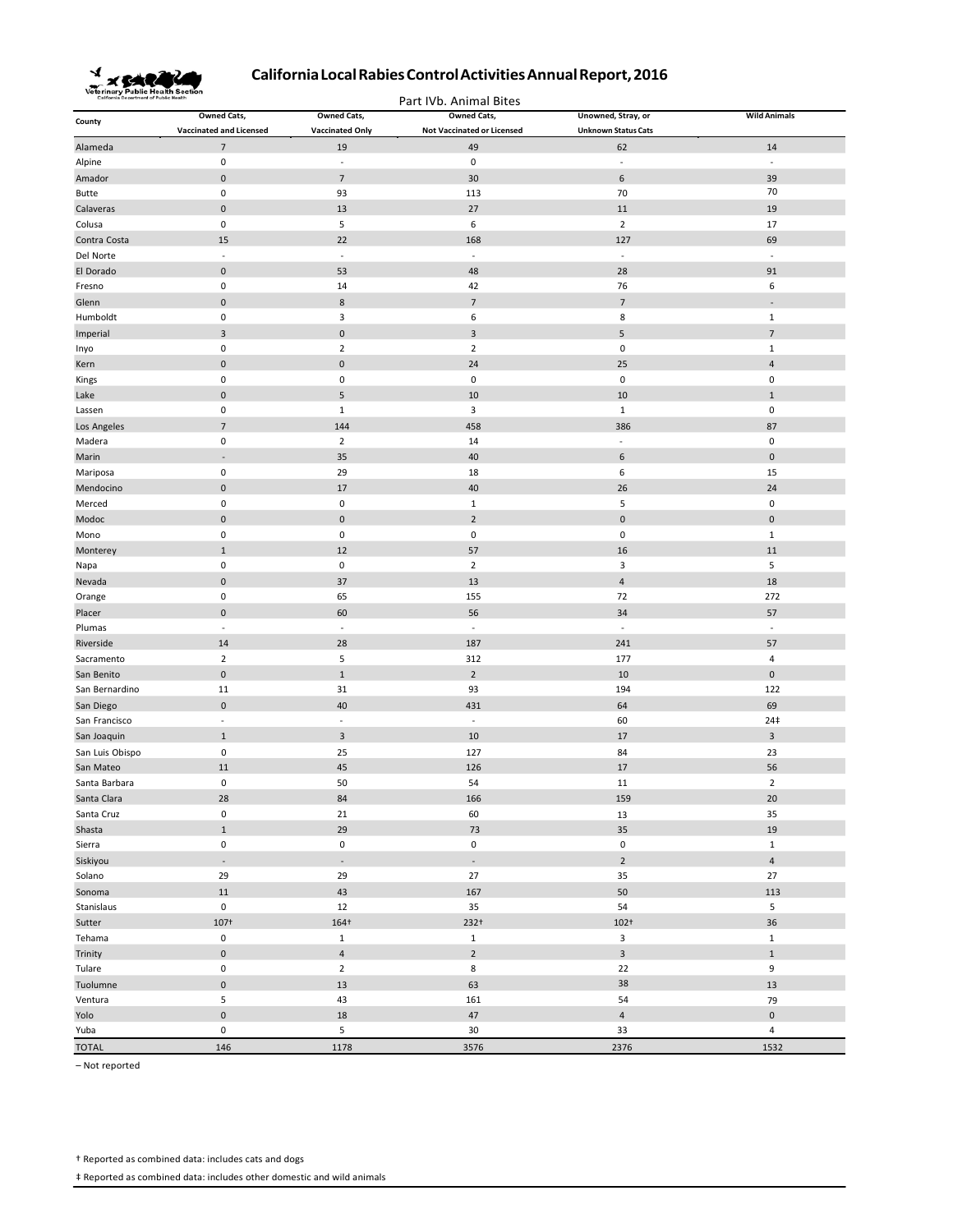

| Veterinary Public Health Section<br>Part V. Rabies Quarantines |                                             |                                             |                                                 |                                                 |                                                    |                                                       |                                                     |                                         |                                                |
|----------------------------------------------------------------|---------------------------------------------|---------------------------------------------|-------------------------------------------------|-------------------------------------------------|----------------------------------------------------|-------------------------------------------------------|-----------------------------------------------------|-----------------------------------------|------------------------------------------------|
| County                                                         | 10-day<br>Quarantine,<br><b>Biting Dogs</b> | 10-day<br>Quarantine,<br><b>Biting Cats</b> | 30-day<br>Quarantine,<br><b>Vaccinated Dogs</b> | 30-day<br>Quarantine,<br><b>Vaccinated Cats</b> | 180-day<br>Quarantine,<br><b>Unvaccinated Dogs</b> | $180$ -day<br>Quarantine,<br><b>Unvaccinated Cats</b> | 180-day<br>Quarantine,<br><b>Domestic Livestock</b> | Incomplete<br>Quarantine,<br>Euthanasia | Incomplete<br>Quarantine,<br>Lost to Follow-up |
| Alameda                                                        | 395                                         | 60                                          | $\overline{7}$                                  | $\mathbf{1}$                                    | 3                                                  | $\mathbf 0$                                           | $\mathbf 0$                                         | 6                                       | $\mathbf 0$                                    |
| Alpine                                                         | 6                                           | $\pmb{0}$                                   | $\mathbf 0$                                     | $\mathbf 0$                                     | 0                                                  | $\mathbf 0$                                           | $\omega$                                            | ÷,                                      | $\overline{\phantom{a}}$                       |
| Amador                                                         | 83                                          | 31                                          | $\overline{7}$                                  | $\overline{2}$                                  | $\overline{7}$                                     | $\mathbf{0}$                                          | $\pmb{0}$                                           | 9                                       | 9                                              |
| <b>Butte</b>                                                   | 441                                         | 176                                         | 14                                              | $\overline{7}$                                  | 0                                                  | 0                                                     | $\bf 0$                                             | 50                                      | 45                                             |
| Calaveras                                                      | 137                                         | 40                                          | $\overline{2}$                                  | $\mathbf{0}$                                    | $\mathbf 0$                                        | $\mathbf{0}$                                          | $\overline{2}$                                      | $\mathbf 0$                             | $\pmb{0}$                                      |
| Colusa                                                         | 30                                          | 3                                           | 4                                               | 5                                               | $1\,$                                              | 3                                                     | $\mathbf{1}$                                        | 13                                      | $\overline{2}$                                 |
| Contra Costa                                                   | 1423                                        | 214                                         | 20                                              | 6                                               | 5                                                  | $\overline{3}$                                        | $\pmb{0}$                                           | 6                                       | 59                                             |
| Del Norte                                                      | 16                                          | $\overline{\phantom{a}}$                    | $\overline{\phantom{a}}$                        | $\sim$                                          | $\overline{\phantom{a}}$                           | $\overline{\phantom{a}}$                              | $\sim$                                              | $\blacksquare$                          | $\sim$                                         |
| El Dorado                                                      | 277                                         | 120                                         | 11                                              | $\overline{2}$                                  | 7                                                  | $\overline{2}$                                        | $\mathbf 0$                                         | 39                                      | 39                                             |
| Fresno                                                         | 1043                                        | 67                                          | 0                                               | 0                                               | $\mathbf{1}$                                       | $\bf 0$                                               | 0                                                   | 145                                     | 294                                            |
| Glenn                                                          | 48                                          | 11                                          | $\overline{a}$                                  |                                                 | $\blacksquare$                                     | $\overline{a}$                                        | $\overline{a}$                                      | $\overline{\phantom{a}}$                | $\sim$                                         |
| Humboldt                                                       | 109                                         | 8                                           | $\overline{7}$                                  | $\mathbf 0$                                     | $\overline{2}$                                     | $\bf 0$                                               | $\bf 0$                                             | $\overline{3}$                          | 57                                             |
| Imperial                                                       | 196                                         | 11                                          | $\pmb{0}$                                       | $\mathbf{0}$                                    | $\pmb{0}$                                          | $\pmb{0}$                                             | $\pmb{0}$                                           | $\overline{2}$                          | $\pmb{0}$                                      |
| Inyo                                                           | 21                                          | $\overline{2}$                              | 0                                               | 0                                               | 0                                                  | 0                                                     | 0                                                   | $\mathbf 0$                             | 0                                              |
| Kern                                                           | 392                                         | 20                                          | $\bf{0}$                                        | $\mathbf{0}$                                    | $\mathbf{1}$                                       | $\mathbf{0}$                                          | $\pmb{0}$                                           | $\overline{7}$                          | 50                                             |
| Kings                                                          | 93                                          | 3                                           | $\pmb{0}$                                       | $\mathbf 0$                                     | $\pmb{0}$                                          | $\bf 0$                                               | $\bf 0$                                             | $\pmb{0}$                               | $\pmb{0}$                                      |
| Lake                                                           | 83                                          | 15                                          | $\pmb{0}$                                       | $\mathbf{0}$                                    | $\mathbf 0$                                        | $\bf 0$                                               | $\pmb{0}$                                           | $\pmb{0}$                               | $\pmb{0}$                                      |
| Lassen                                                         | 30                                          | 6                                           | 0                                               | $\mathbf 0$                                     | 0                                                  | $\bf 0$                                               | $\bf 0$                                             | $\overline{3}$                          | $\mathbf 0$                                    |
| Los Angeles                                                    | 5027                                        | 593                                         | 81                                              | 11                                              | 49                                                 | 21                                                    | $\pmb{0}$                                           | 48                                      | 3065                                           |
| Madera                                                         | 123                                         | 35                                          | 0                                               | $\mathbf 0$                                     | 0                                                  | $\mathbf 0$                                           | $\bf 0$                                             | $\overline{4}$                          | 14                                             |
| Marin                                                          | 275                                         | 86                                          | 11                                              | 3                                               | 5                                                  | 8                                                     | $\mathbf 0$                                         | $\mathbf 0$                             | 67                                             |
| Mariposa                                                       | 46                                          | 17                                          | $\overline{2}$                                  | 0                                               | $1\,$                                              | 0                                                     | 0                                                   | 0                                       | $\pmb{0}$                                      |
| Mendocino                                                      | 237                                         | 13                                          | $\overline{4}$                                  | $\overline{2}$                                  | $\mathbf 1$                                        | $\pmb{0}$                                             | $\pmb{0}$                                           | $\overline{\mathbf{3}}$                 | 11                                             |
| Merced                                                         | 210                                         | 6                                           | 0                                               | $\pmb{0}$                                       | $\pmb{0}$                                          | $\pmb{0}$                                             | $\bf 0$                                             | $\mathbf{1}$                            | 6                                              |
| Modoc                                                          | 21                                          | $\mathbf 0$                                 | $\mathbf 0$                                     | $\pmb{0}$                                       | $\mathbf 0$                                        | $\pmb{0}$                                             | $\pmb{0}$                                           | $\pmb{0}$                               | $\mathbf 0$                                    |
| Mono                                                           | 25                                          | 0                                           | 0                                               | 0                                               | 0                                                  | 0                                                     | 0                                                   | 0                                       | $\mathbf 0$                                    |
| Monterey                                                       | 249                                         | 69                                          | $\overline{2}$                                  | $\mathbf{0}$                                    | $\mathbf{1}$                                       | $1\,$                                                 | $\pmb{0}$                                           | 29                                      | 32                                             |
| Napa                                                           | $\pmb{0}$                                   | 0                                           | 0                                               | $\mathbf 0$                                     | 0                                                  | $\mathbf 0$                                           | 0                                                   | 17                                      | $\mathbf 0$                                    |
| Nevada                                                         | 201                                         | 39                                          | 11                                              | 5                                               | 8                                                  | 5                                                     | $\pmb{0}$                                           | $\mathbf 2$                             | 33                                             |
| Orange                                                         | 2180                                        | 334                                         | 139                                             | 13                                              | 25                                                 | 18                                                    | $\bf 0$                                             | 272                                     | 302                                            |
| Placer                                                         | 372                                         | 121                                         | 19                                              | $1\,$                                           | $9\,$                                              | $\overline{2}$                                        | $\pmb{0}$                                           | 58                                      | 45                                             |
| Plumas                                                         | $\overline{\phantom{a}}$                    | $\overline{\phantom{a}}$                    | $\overline{\phantom{a}}$                        | $\sim$                                          | $\sim$                                             | $\sim$                                                | ÷,                                                  | $\overline{\phantom{a}}$                | $\overline{\phantom{a}}$                       |
| Riverside                                                      | 2408                                        | 470                                         | 33                                              | $\mathbf{0}$                                    | $\overline{7}$                                     | $\overline{4}$                                        | $\pmb{0}$                                           | 62                                      | 362                                            |
| Sacramento                                                     | 687                                         | 165                                         | $\overline{2}$                                  | $\mathbf 0$                                     | 3                                                  | $\overline{2}$                                        | 0                                                   | 75                                      | 97                                             |
| San Benito                                                     | 68                                          | 16                                          | $\mathbf{1}$                                    | $\pmb{0}$                                       | $\pmb{0}$                                          | $\bf 0$                                               | $\mathbf 0$                                         | $\overline{\phantom{a}}$                | $\overline{\phantom{a}}$                       |
| San Bernardino                                                 | 2236                                        | 325                                         | 25                                              | 3                                               | 38                                                 | 8                                                     | $\overline{2}$                                      | 102                                     | 31                                             |
| San Diego                                                      | 823                                         | 121                                         | 12                                              | $\mathbf{0}$                                    | $\overline{3}$                                     | $\mathbf 0$                                           | $\pmb{0}$                                           | 21                                      | 48                                             |
| San Francisco                                                  | $\pmb{0}$                                   | $\pmb{0}$                                   | 4                                               | $\mathbf 0$                                     | $\overline{2}$                                     | $\mathbf 0$                                           | $\bf 0$                                             | $\pmb{0}$                               | $\,1\,$                                        |
| San Joaquin                                                    | 200                                         | 27                                          | $\bf{0}$                                        | $\mathbf{0}$                                    | $\mathbf 0$                                        | $\mathbf{0}$                                          | $\pmb{0}$                                           | $\mathbf 2$                             | $\mathbf 2$                                    |
| San Luis Obispo                                                | 446                                         | 183                                         | 1                                               | 0                                               | $\overline{2}$                                     | 0                                                     | 0                                                   | 6                                       | $\mathbf 0$                                    |
| San Mateo                                                      | 552                                         | 150                                         | 50                                              | 5                                               | 9                                                  | 6                                                     | $\pmb{0}$                                           | 88                                      | 138                                            |
| Santa Barbara                                                  | 464                                         | 98                                          | $\overline{2}$<br>$\overline{7}$                | $\mathbf 0$<br>$\mathbf{1}$                     | 0                                                  | $\mathbf 0$<br>$\mathbf{0}$                           | $\pmb{0}$<br>$\Omega$                               | 24                                      | 34                                             |
| Santa Clara                                                    | 1194                                        | 349                                         |                                                 |                                                 | 3                                                  |                                                       |                                                     | 32                                      | 19                                             |
| Santa Cruz                                                     | 204                                         | 47                                          | 31                                              | 4<br>$\mathbf 1$                                | 16<br>$\overline{2}$                               | 16<br>$\overline{2}$                                  | 0<br>$\mathsf{O}\xspace$                            | 10                                      | 59<br>94                                       |
| Shasta<br>Sierra                                               | 442<br>3                                    | 156<br>$\pmb{0}$                            | 13<br>$\mathbf 0$                               | $\pmb{0}$                                       | $\pmb{0}$                                          | $\pmb{0}$                                             |                                                     | $18\,$<br>$\pmb{0}$                     | $\mathsf 0$                                    |
|                                                                | 91                                          | $\bf 8$                                     | $\mathbf{1}$                                    | $\blacksquare$                                  | $\overline{\phantom{a}}$                           | $\Box$                                                | $\pmb{0}$<br>$\mathbb{Z}^+$                         | $\overline{2}$                          | $\sim$                                         |
| Siskiyou                                                       | $\omega$                                    | $\Box$                                      | $\overline{2}$                                  |                                                 |                                                    |                                                       | $\pmb{0}$                                           | $\overline{\phantom{a}}$                | $\sim$                                         |
| Solano<br>Sonoma                                               | 579                                         | 192                                         | 22                                              | $\pmb{0}$<br>6                                  | 5<br>$\overline{7}$                                | $\mathbf{1}$<br>$\,1\,$                               | $\pmb{0}$                                           | 51                                      | $\pmb{0}$                                      |
| Stanislaus                                                     | 822                                         | 93                                          | 0                                               | 0                                               | 0                                                  | $\pmb{0}$                                             | 0                                                   | 15                                      | 21                                             |
| Sutter                                                         | 384+                                        | 384+                                        | $\overline{2}$                                  | $\overline{2}$                                  | $\pmb{0}$                                          | $\overline{3}$                                        | $\pmb{0}$                                           | $30\,$                                  | 41                                             |
| Tehama                                                         | 27                                          | $\bar{\phantom{a}}$                         | 3                                               | $\overline{\phantom{a}}$                        | $\blacksquare$                                     | $\overline{\phantom{a}}$                              | $\Box$                                              | $\mathbf{1}$                            | $\mathbf{1}$                                   |
| Trinity                                                        | 35                                          | 6                                           | $\,1$                                           | $1\,$                                           | $\mathbf 0$                                        | $\mathbf 0$                                           | $\mathbf 0$                                         | $\mathbf 2$                             | $10\,$                                         |
| Tulare                                                         | 220                                         | 24                                          | $\pmb{0}$                                       | $\pmb{0}$                                       | $\pmb{0}$                                          | $\pmb{0}$                                             | $\pmb{0}$                                           | 9                                       | 45                                             |
| Tuolumne                                                       | 130                                         | 92                                          | $\overline{2}$                                  | $\pmb{0}$                                       | $\overline{7}$                                     | $1\,$                                                 | $\mathbf 0$                                         | $\mathsf 3$                             | $70\,$                                         |
| Ventura                                                        | 1294                                        | 257                                         | 22                                              | 3                                               | $\overline{2}$                                     | 3                                                     | $\pmb{0}$                                           | 32                                      | $10\,$                                         |
| Yolo                                                           | 239                                         | 87                                          | $\overline{\mathbf{3}}$                         | $\overline{2}$                                  | $\mathsf 3$                                        | $\sqrt{4}$                                            | $\pmb{0}$                                           | 26                                      | $\pmb{0}$                                      |
| Yuba                                                           | 26                                          | 5                                           | $\mathbf{1}$                                    | 0                                               | $\mathbf 0$                                        | $\mathbf{1}$                                          | 0                                                   | 78                                      | 75                                             |
| <b>TOTAL</b>                                                   | 26979                                       | 4971                                        | 581                                             | 86                                              | 235                                                | 115                                                   | 5                                                   | 1406                                    | 5288                                           |